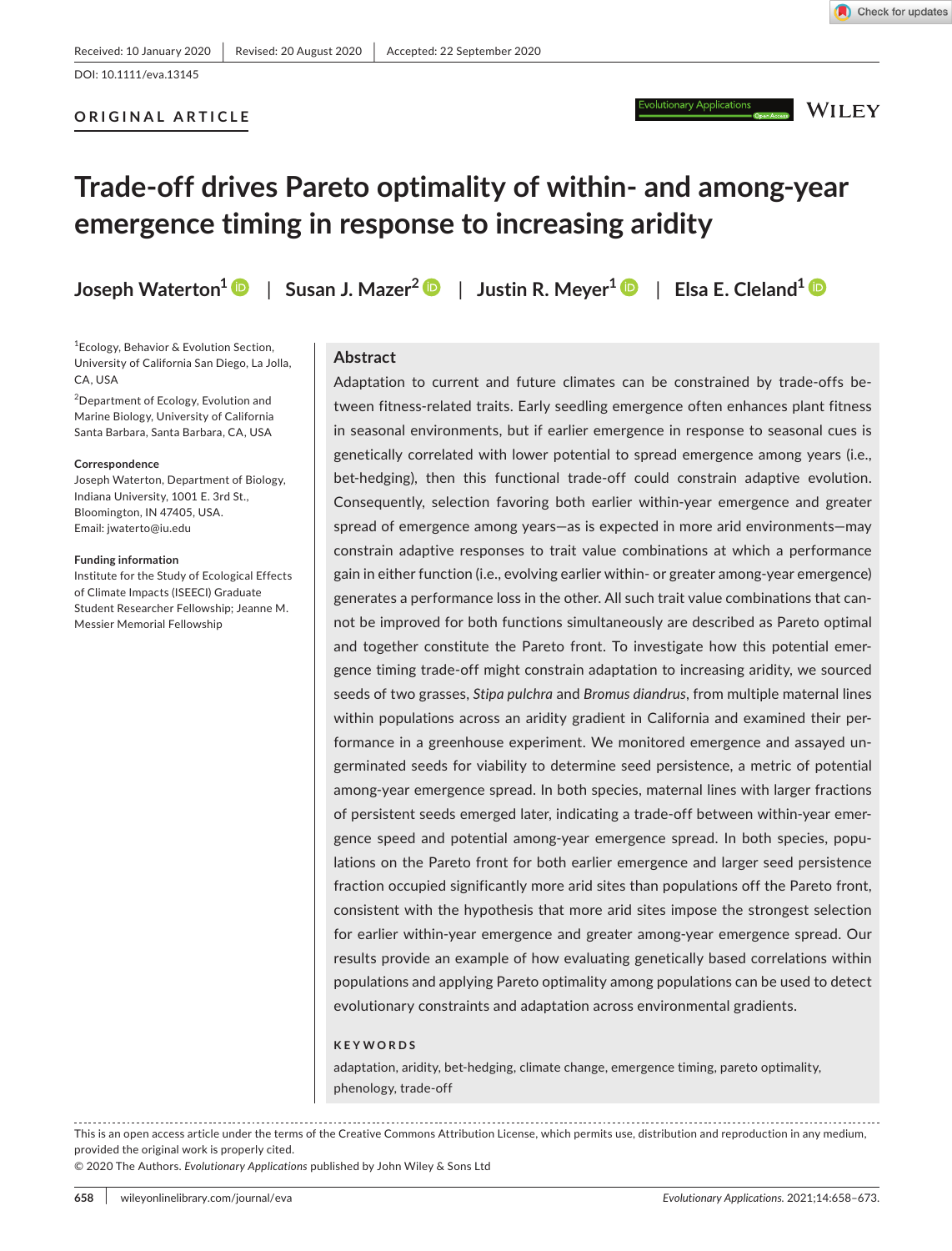# **1** | **INTRODUCTION**

Plant populations provide some of the best examples of local adaptation to climatic conditions (e.g., Colautti & Barrett, 2013; Exposito-Alonso et al., 2018; Fournier-Level et al., 2011; Wadgymar et al., 2017), and anthropogenic climate change is expected to further require species to evolve in order to persist in novel conditions (Hoffmann & Sgro, 2011; Jump & Peñuelas, 2005). However, adaptive evolution can be constrained by many factors, including trade-offs between fitness-related traits (Etterson & Shaw, 2001). Characterizing trade-offs that constrain potential adaptive responses is therefore important for understanding how plant populations adapt to current and future climate. Previous studies have revealed such trade-offs by directly measuring selection on correlated traits and showing that the direction of selection is antagonistic to the direction of the correlation between traits (e.g., Caruso, 2004; Etterson & Shaw, 2001). However, such an approach is particularly challenging when the adaptive value of a trait manifests over many years, or for long-lived species in which estimates of lifetime fitness are difficult to obtain.

Following dispersal, the timing of seedling emergence determines the environmental conditions experienced by plants, strongly influencing fitness as well as patterns of selection on traits expressed later in development (reviewed in Donohue et al., 2010). As a result, emergence timing is a key trait influencing adaptation to local conditions as well as potential adaptation in response to anthropogenic climate change (Cochrane et al., 2015; Donohue et al., 2010; Walck et al., 2011). In seasonal ecosystems, the timing of emergence can be viewed as a complex trait composed of two potentially independent traits affecting fitness through distinct life history functions: (a) within-year emergence time in response to seasonal cues (i.e., emergence speed); (b) among-year emergence spread (defined here as the fraction of seeds persisting in the seed bank among years). Considering emergence timing within a given year, emerging earlier in response to seasonal germination cues is often associated with increased fitness, resulting from longer windows for growth and reproduction as well as the potential to preempt resources and suppress the growth of late arrivers (Verdú & Traveset, 2005). However, a number of factors could selectively favor later emergence in response to the onset of seasonal germination cues. For example, earlier emergence may increase the risk of growing before the onset of reliably tolerable conditions, for example by exposing individuals to a prolonged dry period (Wainwright et al., 2012) or a late frost (Skálová et al., 2011). Additionally, earlier emergence can increase susceptibility to mammalian herbivores, potentially through increased apparency (Waterton & Cleland, 2016). Considering emergence timing over multiple years, more variable environments that result in relatively high variance in fitness among years favor greater spreading of emergence (maximizing geometric mean fitness, a form of bet-hedging) (Gremer et al., 2016; Tielbörger et al., 2012). Spreading emergence among years requires that: (a) not all seeds produced each year germinate, and (b) some ungerminated seeds survive. These together determine the fraction of seeds that persist

between years, a measure of potential among-year emergence spread.

A functional trade-off between the speed of emergence within years and the potential to spread emergence among years may constrain the range of possible trait combinations that can evolve in plant populations. Dormancy prevents seeds from germinating in conditions that would otherwise be sufficient; genetically based dormancy may therefore have pleiotropic effects on both delaying emergence and increasing the number of ungerminated seeds (Bewley et al., 2013; Long et al., 2015). Supporting this inference, quantitative trait loci (QTLs) that influence primary dormancy have been shown to colocate with QTLs affecting both germination fraction and within-year emergence time under field conditions, with increased dormancy associated with lower germination fractions and later emergence (Huang et al., 2010). Additionally, dormancy may further promote among-year emergence spread by increasing the resistance of seeds to aging in soils compared to non-dormant seeds (reviewed in Long et al., 2015). Non-dormant seeds can also persist across years if germination cues (e.g., water, light, and temperature) are not met (Long et al., 2015), and more stringent (genetically based) cue requirements in non-dormant seeds may result in the pleiotropic effects of lowering overall germination fractions and delaying germination among seeds that do germinate (Bewley et al., 2013). Thus, due to pleiotropy or genetic linkage, we expect the fraction of persistent seeds (i.e., potential spread of emergence across years) to be positively associated with average days to emergence in response to seasonal cues in any given year (i.e., within-year emergence speed), impeding the independent evolution of these traits. Consistent with this potential constraint on adaptive evolution within species, it has been shown that, across different species occupying similar habitats, earlier emergence is associated with lower soil seed persistence (Saatkamp et al., 2011). While genetic linkage that leads to associations between emergence time and seed persistence can be broken over time through recombination, the patterns cited above suggest that the trade-off between within-year emergence speed and among-year emergence spread may be commonly expressed.

In scenarios where selection favors both earlier within-year emergence (for earlier growth) and greater among-year emergence spread (for greater bet-hedging), a trade-off between these traits will prevent plant populations from optimizing both functions simultaneously. Adaptive responses will instead be bounded by combinations of trait values for which a performance gain in one function (i.e., the evolution of either earlier within-year emergence or greater among-year emergence spread) can only be achieved with a performance loss in the other (Figure 1). All such trait value combinations that cannot be improved for all functions simultaneously are described as Pareto optimal and together constitute the Pareto front. The Pareto front concept originates from the fields of economics and engineering but has more recently been applied to biological phenotypes (e.g., Sheftel et al., 2013; Shoval et al., 2012). For the two emergence timing functions that we describe, this is the set of phenotypes for which no others have both earlier within-year emergence and greater among-year emergence spread. Note that the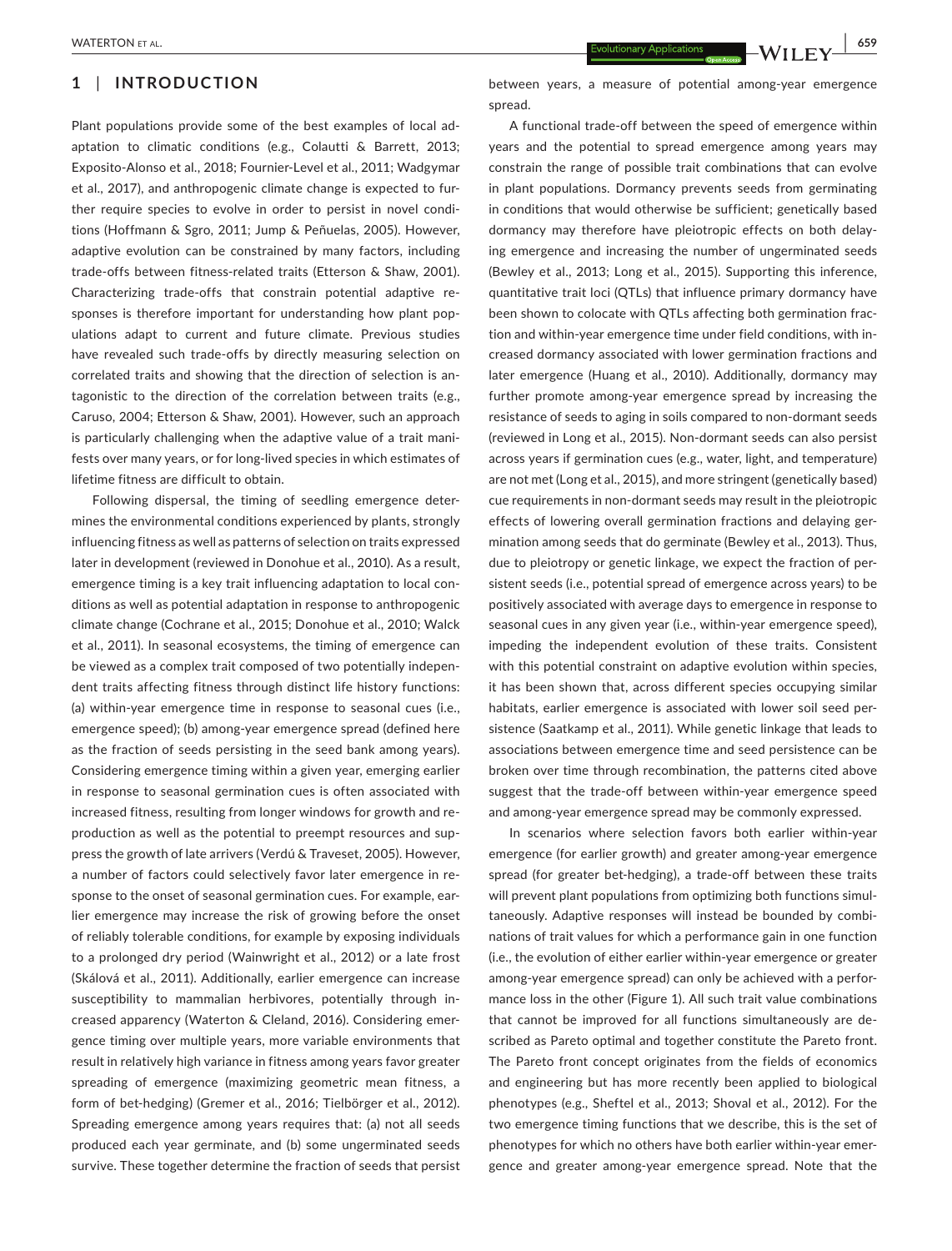

Among-year emergence spread (% persistent seeds)

**FIGURE 1** Hypothesized constraint to the evolution of both earlier within-year emergence and greater among-year emergence spread resulting from a trade-off between the two traits. Dashed arrows are vectors representing the relative strength of selection for earlier within-year emergence and greater among-year emergence spread in environments *A* and *B*, and black circles represent the corresponding trait values that evolve. Non-feasible trait combinations resulting from a trade-off between the two traits are represented by the gray shaded area. Adaptive responses are constrained to Pareto optimal trait combinations at which both functions (earlier within-year emergence and greater amongyear emergence spread) cannot be simultaneously improved. The set of Pareto optimal trait value combinations, or Pareto front, is not limited to forming a straight line as depicted here. In this example, each environment results in the evolution of trait value combinations on the Pareto front, but environment *B*, in which there is stronger selection for earlier within-year emergence, results in the evolution of later emergence than environment *A*, which exerts weaker selection for earlier emergence

Pareto front is in reference to performance in a set of functions and thus does not reflect overall fitness. For two traits, such as withinand among-year emergence timing, that each determines performance in separate fitness-related functions (i.e., early growth and bet-hedging), the Pareto front is analogous to a two-trait trade-off curve. However, Pareto optimality can also be evaluated for more than two fitness-related functions, each of which can be influenced by multiple traits (see Sheftel et al., 2013; Shoval et al., 2012). Also note that while the hypothetical Pareto front in Figure 1 is depicted as a straight line, Pareto fronts are not limited to this shape. The specific combinations of trait values that evolve along a Pareto front will largely depend on the relative fitness contributions of each function (i.e., the relative strength of selection, Figure 1), but can also be influenced by the underlying genetics of traits that constrain the shape of the Pareto front itself (Maharjan et al., 2013). Furthermore, phenotypic plasticity can alter the expression genetically based correlations between traits (Stearns et al., 1991) and could there thus influence emergence timing trait values that occupy the Pareto front.

An important potential consequence of the hypothesized tradeoff is that environments that select more strongly for either earlier

within-year emergence or greater among-year emergence spread could result in trait values that are further from their optimum when considering individual traits, but are in fact on the Pareto front when considering trait combinations (Figure 1). Directly measuring selection to demonstrate the constrained evolution of within- and among-year emergence timing is challenging because the adaptive value of among-year emergence spread is determined over many years or decades, and selection on within-year emergence can fluctuate between years (Kalisz, 1986). Indirect evidence of historical adaptation can instead be obtained by studying traits along environmental gradients (Pratt & Mooney, 2013). However, as shown by the example in Figure 1, for correlated traits that affect fitness through separate life history functions, measuring only a single trait—such as within-year emergence time—across an environmental gradient could result in erroneous inferences about patterns of historical selection. Instead, significant associations between environmental variables and the Pareto optimality of trait combinations (within a given sample of populations) could provide indirect evidence of constrained evolutionary responses.

Aridity gradients in Mediterranean climate regions are ideal for investigating a potential trade-off between within-year emergence speed and among-year emergence spread. In such regions, water availability is the major control over seasonal plant growth and is a key factor shaping the evolution of emergence timing within and among years (Arroyo et al., 2006; Petrů & Tielbörger, 2008; Torres-Martínez et al., 2017). Plant populations toward the drier ends of aridity gradients tend to experience shorter windows of favorable environmental conditions (Aviad et al., 2004; Metz et al., 2020) as well as greater interannual variability in conditions than populations occupying more mesic sites (Davidowitz, 2002; Metz et al., 2020). As a result, more arid sites might select for earlier emergence within years to facilitate rapid growth (Dickman et al., 2019; Sexton et al., 2011), greater spread of emergence among years as a way of bet-hedging (Arroyo et al., 2006; Petrů & Tielbörger, 2008; Venable & Brown, 1988), or both, which could lead to constrained adaptive evolution. Examining how traits vary along aridity gradients is particularly important because it provides insights into adaptive responses to climatic conditions which are consistent with the direction of climate change (Pratt & Mooney, 2013). That is, adaptive responses to spatial variation in aridity may serve as a proxy for—and facilitate predictions regarding—adaptive responses to upcoming temporal variation in aridity predicted by climate models. Globally, many Mediterranean ecosystems are projected to become increasingly arid, with warmer and drier average conditions as well as increased interannual variability in precipitation (Alpert et al., 2008; Berg & Hall, 2015; IPCC, 2013; Seager et al., 2007; Yoon et al., 2015).

Emergence timing is highly dependent on environmental cues experienced by seeds in the soil (Bewley et al., 2013), and this phenotypic plasticity is expected to play a key role in determining population persistence under climate change (Walck et al., 2011). Variation in environmental conditions can shift both trait values and the trait values favored by selection (i.e., phenotypic optima), and plasticity that shifts emergence timing trait values toward the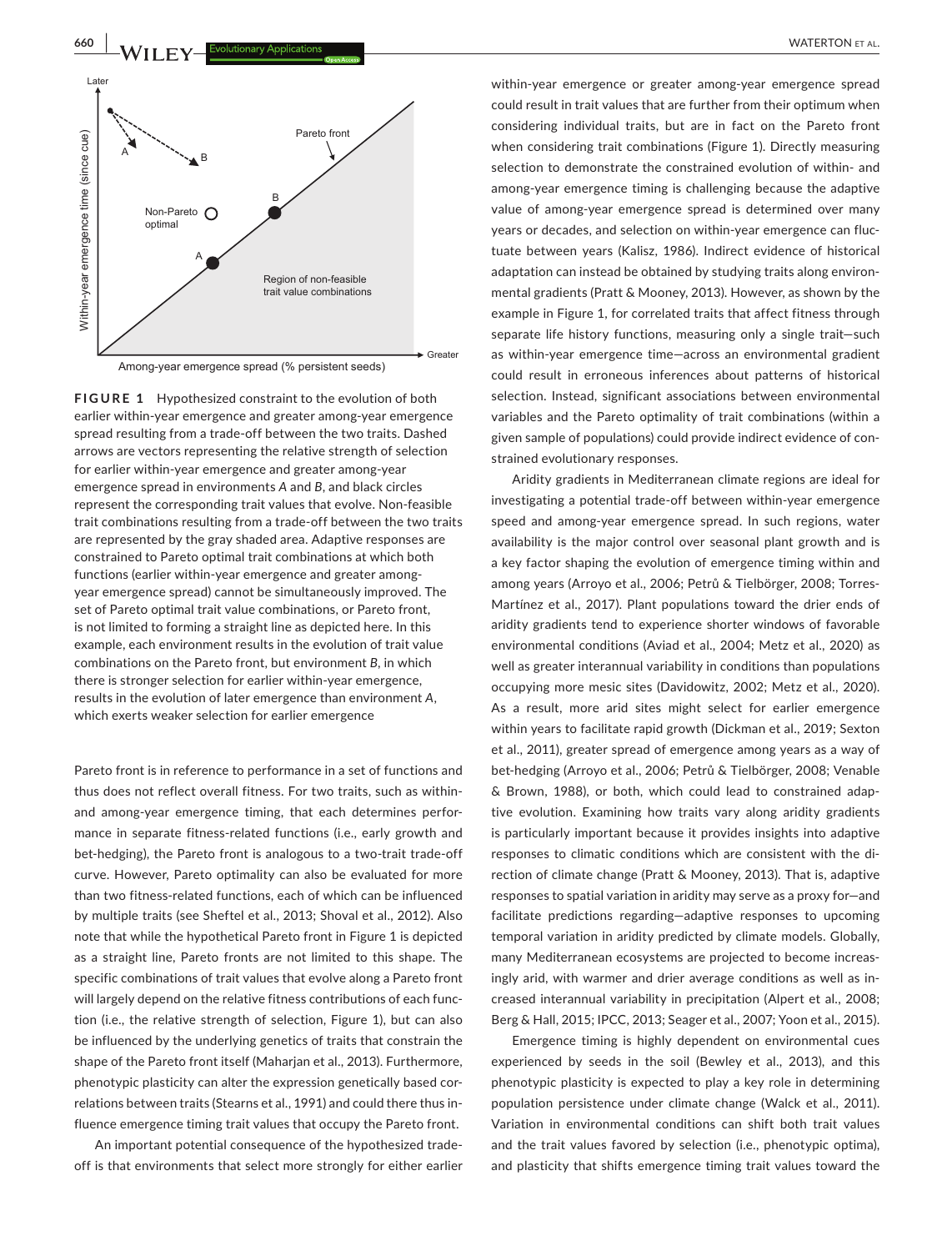phenotypic optima that can be predicted by cues in a given year represents a form of predictive plasticity (Gremer et al., 2016). Such predictive plasticity could therefore reduce fitness costs associated with the proposed evolutionary constraint imposed by a trade-off between within-year emergence speed and among-year emergence spread. For example, if lower soil moisture predicts less favorable growing conditions, thus shifting the pengiredicted phenotypic optimum toward higher seed persistence, this could promote seed persistence by decreasing the proportion of seeds that germinate (Bewley et al., 2013) or increasing the survival of non-germinating seeds (Long et al., 2015; Mordecai, 2012). Such plastic responses of emergence timing traits to water availability are consistent with predictive plasticity if they match clinal patterns of trait variation across an aridity gradient.

We carried out a greenhouse experiment to investigate the potential for a trade-off between within-year emergence speed and among-year emergence spread to constrain adaptive responses to aridity in two widespread California grasses, the native perennial *Stipa pulchra* (Hitchc.) Barkworth and the exotic annual *Bromus diandrus* (Roth). We also imposed two watering treatments to investigate how plasticity in response to drier conditions might alter the fitness costs associated with such an evolutionary constraint. We hypothesized that: (a) among genotypes, earlier emergence within years is associated with lower potential to spread emergence among years; (b) based on geographic patterns of trait variation among populations, selection for earlier within-year emergence and greater among-year emergence spread is stronger in more arid environments, but the evolution of both early within-year emergence and greater amongyear emergence spread is constrained; (c) plasticity in emergence timing traits in response to water availability can alter the fitness costs associated with the evolutionary constraint generated by the trade-off between within-year emergence speed and among-year emergence spread.

# **2** | **MATERIALS AND METHODS**

#### **2.1** | **Study system**

Coastal California is characterized by a steep gradient in aridity that is consistent with projections of future climate change in the region, with southern regions tending to be warmer and drier, but with greater interannual variability in precipitation, than northern regions (Pratt & Mooney, 2013). Since European settlement in the 18th century, exotic annual grasses have become dominant in California, displacing much of the native flora (Heady, 1977). The two widespread grasses used in this study, the native perennial *Stipa pulchra* and the exotic annual *Bromus diandrus*, are therefore representative of two key functional groups in California grasslands that differ with respect to origin and life history strategy. Both focal species emerge predominantly in response to the onset of winter rains (Bartolome & Gemmill, 1981; Marañón & Bartolome, 1989).

 **|** WATERTON et al. **661**

*Stipa pulchra* (purple needlegrass) is a native perennial bunchgrass found in woodland, chaparral, and grassland from Baja California to northern California (Baldwin et al., 2012). *S. pulchra* can be long-lived, with some individuals able to survive for over 100 years (Hamilton et al., 2002). A study of neutral genetic markers shows that *S. pulchra* harbors relatively low genetic variation within populations but high genetic differentiation among populations, likely due to high rates of self-fertilization (reported selfing rates ≈ 1) (Larson et al., 2001). Consistent with this, quantitative traits in *S. pulchra* show evidence of ecotypic differentiation among populations (Knapp & Rice, 1998), although no studies have assessed both within-year and among-year emergence timing. *S. pulchra* is characterized by high seed viability, with studies recording percentages of 90% or greater (Deering & Young, 2006; Dyer et al., 2000). However, a previous study in northern California found low persistence of *S. pulchra* seeds in the soil among years (Bartolome & Gemmill, 1981).

*Bromus diandrus* (great brome or ripgut brome) is an exotic annual grass species native to Eurasia. This species is found in many habitats across California and is particularly dominant in disturbed areas, such as abandoned agricultural fields (Stromberg & Griffin, 1996). *B. diandrus* is also largely self-fertilizing (reported selfing rates > 0.99) (Kon & Blacklow, 1990). Similar to *S. pulchra*, *B. diandrus* is characterized by high seed viability, with studies recording percentages over 90% (Deering & Young, 2006; Harradine, 1986; Kleemann & Gill, 2013). Studies of *B. diandrus* in southern Australia have found that dormancy levels can vary greatly among populations, with dormancy being lost over time through after-ripening and also by exposure to cold temperatures (Kleemann & Gill, 2013). *B. diandrus* germination is strongly inhibited by light (Kleemann & Gill, 2013).

# **2.2** | **Source populations and field sampling**

In April 2015, we collected seeds of *S. pulchra* from 13 populations and *B. diandrus* from 8 populations (Figure 2). At each site, we collected seeds from 20 plants (hereafter referred to as maternal lines) situated in open flat areas and spaced at least 5 m apart. We stored seeds at ambient temperatures for 2 weeks and then at 4 °C until planting.

Historical climatic conditions shape plant adaptation across environmental gradients (Colautti & Barrett, 2013; Exposito-Alonso et al., 2018; Fournier-Level et al., 2011; Wadgymar et al., 2017). Meanwhile, deviations of climate variables from long-term means, or "anomalies," can cause plastic shifts in plant traits including phenology, reproductive output, and seed mass (Bontrager & Angert, 2016; Mazer et al., 2020; Munson & Sher, 2015). Therefore, for each site we quantified: (a) historical mean aridity; (b) the deviation of aridity in the year of seed collection from the historical mean. To quantify historical mean aridity, we calculated the unitless aridity index (AI), the ratio of mean annual precipitation to mean annual potential evapotranspiration (P/PET) (Malmström, 1969), for the years 1985 – 2014 (hereafter "historical AI"). Historical AI values that are closer to zero indicate greater average aridity than more positive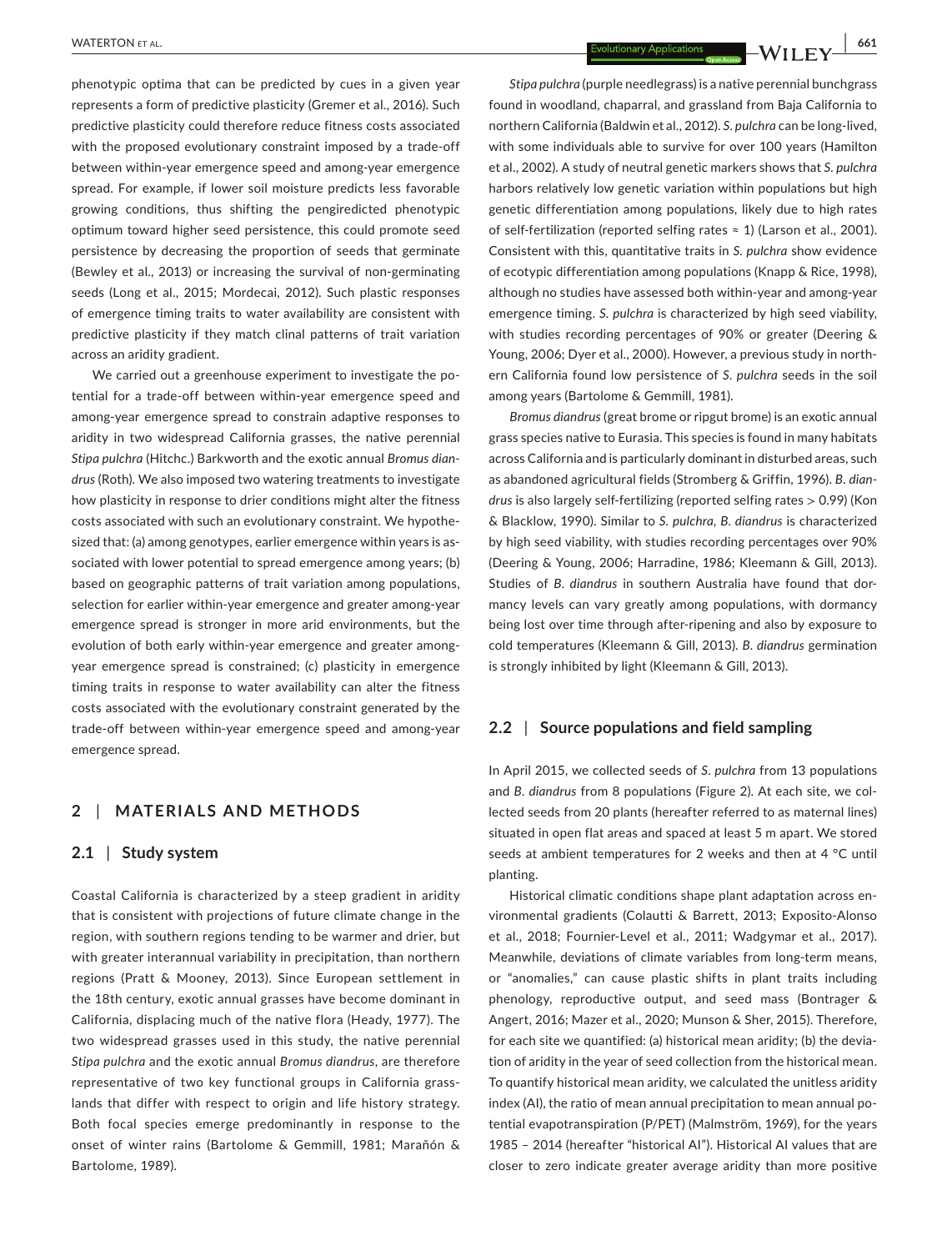

**FIGURE 2** *Stipa pulchra* and *Bromus diandrus* source populations. *S. pulchra* was collected from all thirteen sites. Filled circles represent sites where *S. pulchra* and *B. diandrus* were collected. (A) Hopland Research and Extension Center; (B) Bodega Marine Reserve; (C) Quail Ridge Reserve; (D) Jepson Prairie Reserve; (E) Younger Lagoon Reserve; (F) Fort Ord Natural Reserve; (G) Hastings Natural History Reservation; (H) Landels-Hill Big Creek Reserve; (I) Kenneth S. Norris Rancho Marino Reserve; (J) Sedgwick Reserve; (K) Coal Oil Point Natural Reserve; (L) Stunt Ranch Santa Monica Mountains Reserve; and (M) Elliott Chaparral Reserve

values. As expected, historical AI was positively correlated with latitude  $(r = 0.69)$ . We quantified the deviation of aridity in the year of seed collection from the historical mean as the difference between the year of seed collection AI (annual P/PET for May 2014–April 2015) and the historical AI (hereafter "deviation AI"). Negative deviation AI values indicate that the year of collection was drier than the historical average, while positive values indicate a wetter than average collection year. We retrieved temperature and precipitation data for calculating AIs from the PRISM Climate Group database (prism.oregonstate.edu/). We estimated potential evapotranspiration using temperature and latitude data with the Thornthwaite equation (Thornthwaite, 1948), in the R package *SPEI* (Beguería & Vicente-Serrano, 2017). Climate summaries for source populations are provided in Table S1.

#### **2.3** | **Greenhouse experiment**

The experiment was conducted at the University of California San Diego Biology Field Station greenhouses (32.885°N, 117.230°W) between March and August 2016. We note that this represents a later seasonal start of emergence and growth of the two focal species, and this was due to the timing of greenhouse availability. While dormancy cycling can be important for controlling germination across seasons (Edwards et al., 2017), a previous growth chamber experiment manipulating day length, soil moisture, and temperature showed favorable germination of *S. pulchra* as well as exotic annuals (not *B. diandrus*, but the congener *B. hordeaceus* and others) outside of the growing season (Wainwright & Cleland, 2013). For every maternal line in each source population, we randomly chose six *S. pulchra* seeds and five *B. diandrus* seeds to plant in each of two watering treatments, "high" and "low," for a total of 1,600 *B. diandrus* seeds (8 populations  $\times$  20 maternal lines  $\times$  2 watering treatments  $\times$  5 seeds per treatment) and 3,120 *S. pulchra* seeds (13 populations × 20 maternal lines  $\times$  2 watering treatments  $\times$  6 seeds per treatment). We weighed seeds individually with awns attached, avoiding any that appeared empty or non-viable.

We planted seeds individually to a depth of 1 cm, with radicles oriented downwards, into RLC4 "cone-tainers" (Stuewe & Sons, Inc., Tangent OR) filled with dry 70/30 topsoil (Agriservice, Inc., Oceanside, CA), a mix of 70% sandy loam soil with 30% humic compost (pH  $\approx$  7.5). We chose this depth because it is favorable to *S. pulchra* germination (Tilley et al., 2009) and because *B. diandrus* germination is inhibited by light (Kleemann & Gill, 2013). For each species, we arranged cone-tainers so that each rack contained one seed from every maternal line, with 6 racks per watering treatment for *S. pulchra* and 5 racks per watering treatment for *B. diandrus*. All water was delivered by overhead irrigation. We planted seeds into dry soil to allow all seeds the opportunity to initiate germination simultaneously when water was eventually applied. We first planted *S. pulchra* seeds over several days until 1 March when watering began (Day 0 for *S. pulchra*). We later planted *B. diandrus* seeds over several days until 17 March when watering began (Day 0 for *B. diandrus*).

We watered seeds of both species until soil saturation on their respective Days 0 and 2 to simulate large early season rain events and subsequently imposed the separate watering treatments on Day 4. The high watering treatment received 3 times as much water as the low treatment, which approximately represents the difference in mean annual precipitation between the wettest and driest source populations (Table S1). Seeds in the low watering treatment initially received 10mm of water every four days. Seeds in the high watering treatment received the same 10mm pulse every four days plus an additional 20mm delivered two days after each 10mm pulse. For both species, we doubled the amount of water supplied in each pulse for both treatments beginning 22 April to compensate for warming greenhouse conditions. We rotated cone-tainer racks every 4 days to account for potential spatial variation in greenhouse conditions. All cone-tainers received ambient light throughout the experiment. Temperature data inside the greenhouse were unavailable during the experiment; however, the mean temperature at the study site for the duration of the experiment was 17.7 °C (PRISM). Subsequent measurements for a comparable period in 2019 showed that temperatures inside the greenhouse are on average 1 °C warmer than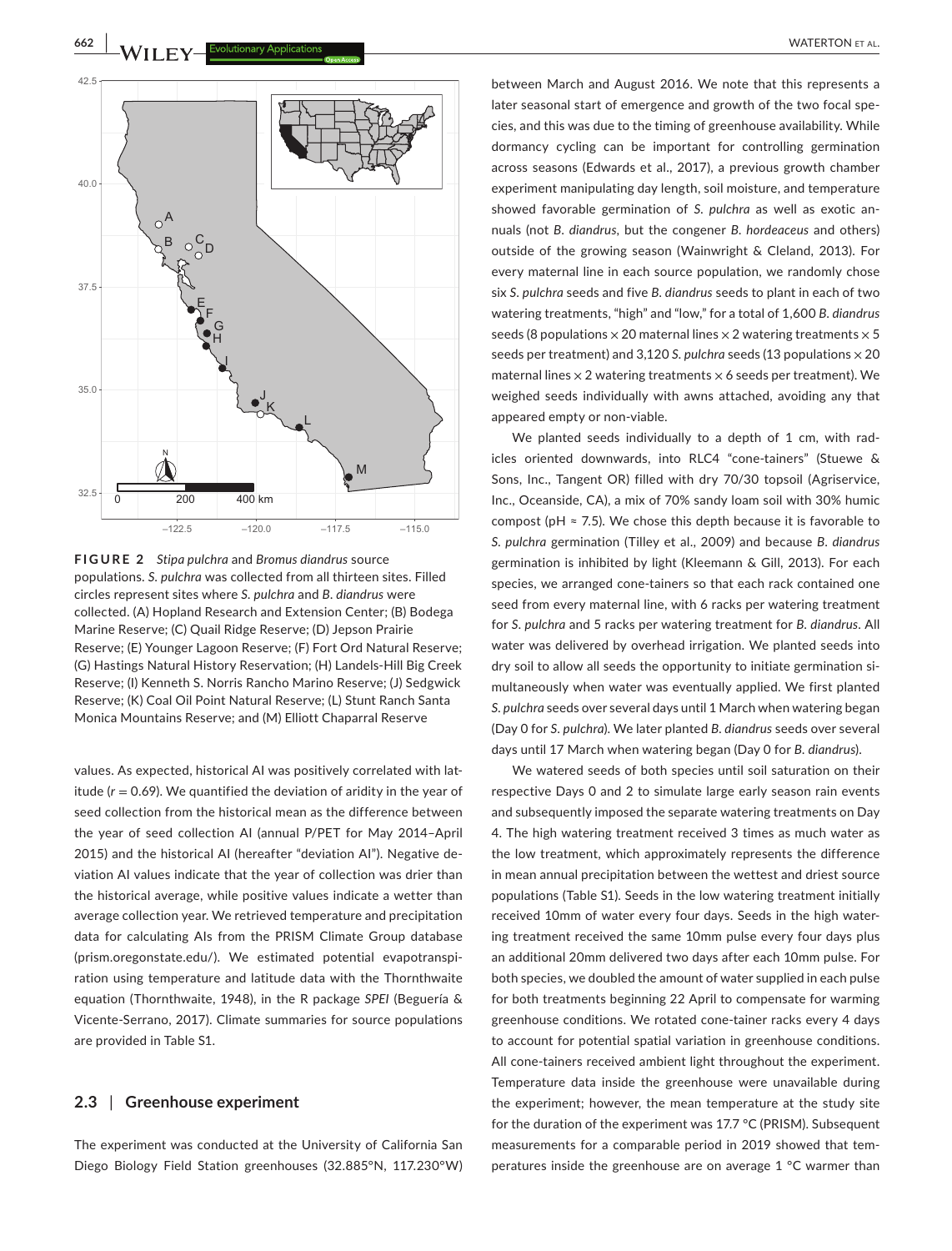outside (personal observation), and thus, plants experienced temperatures closer to the warmest source populations (Table S1). Mean temperatures for October, during which widespread emergence often occurs in California grasslands (Bartolome, 1979; Young et al., 1981), ranged between 14.4 °C and 19.9 °C in the source populations (PRISM).

We monitored cone-tainers daily and recorded the date of emergence for each individual. Total emergence of *B. diandrus* was low until Day 10 (< 4% of seeds planted), likely due to drying soils. Therefore, beginning on Day 10, we watered *B. diandrus* cone-tainers until soil saturation for four consecutive days before restarting the separate watering treatments. We retrieved non-emerged seeds from the soil over several consecutive days beginning on Days 139 and 141 for *S. pulchra* and *B. diandrus*, respectively. To facilitate the retrieval of seeds, we watered daily during this collection period to soften soils. We rinsed intact seeds with ethanol to surface sterilize them, allowed them to air-dry, and stored them in coin envelopes at 4 °C until they were scored for viability in July 2017 using a tetrazolium assay (AOSA/SCST, 2010). Viable seeds were scored as persistent, and all non-viable seeds were scored as having suffered mortality (we acknowledge that some seeds may have been non-viable at the time of planting). Additionally, because of the increased frequency of watering during seed collection, seedlings that emerged at this time were also scored as persistent.

#### **2.4** | **Statistical analyses**

We conducted all statistical analyses separately for each focal species, using R version 3.6.1 (R Core Team, 2019). For *S. pulchra*, we calculated days to emergence from the first watering pulse on Day 0. Due to the low total emergence of *B. diandrus* in response to the initial watering pulses  $\ll$  4% of seeds planted), for this species we calculated emergence time from the start of the consecutive-day watering pulses that began on Day 10. We assigned the earliest emergence time that we observed in the initial low emergence cohort, 4 days, to all individuals that emerged before Day 14 as we assumed that these had initiated germination prior to the start of the consecutive-day watering pulses on Day 10. We note that this adjustment for *B. diandrus* emergence time did not qualitatively change our results. In both species, emergence time was right-skewed and therefore square-root-transformed to improve normality of residuals (Simons & Johnston, 2006).

Because *S. pulchra* and *B. diandrus* are characterized by high seed viability (≥ 90%) (Deering & Young, 2006; Dyer et al., 2000; Harradine, 1986; Kleemann & Gill, 2013), we inferred that maternal lines with low seed viability were collected prior to the date required for seed maturation. Therefore, to minimize the influence of such maternal lines with low initial seed viability, we excluded from analyses those maternal lines in which, across both watering treatments, fewer than 50% of planted seeds either emerged or persisted (i.e., were "viable"). We also excluded source populations with fewer than 10 maternal lines meeting this viability threshold to exclude those likely collected before their seeds were mature and to ensure reasonable within-population sample sizes. No *B. diandrus* source populations were excluded, but 10 maternal lines were excluded in total, leaving 150 maternal lines in the analyses reported here (see Table S2 for the numbers of maternal lines meeting the viability threshold in each source population). For *S. pulchra*, the following 5 source populations were excluded entirely: Fort Ord, Hastings, Hopland, Jepson, and Younger Lagoon (Table S2). The mean historical AIs for the *S. pulchra* source populations that were retained  $(n = 8)$  and excluded  $(n = 5)$  for analyses were 0.87 and 0.89, respectively (site values ranged between 0.38 and 1.59, Table S1). A total of 17 maternal lines were excluded from the remaining 8 *S. pulchra* populations, leaving 143 in the analyses reported here (Table S2). We note that including *S. pulchra* maternal lines with ≥ 50% viability from the five excluded populations did not qualitatively change our results.

We tested for the influence of population, watering treatment, population  $\times$  watering treatment interaction, and seed mass on each possible outcome for individual seeds (e.g., emergence time and persistence), using linear mixed models (LMMs) and generalized linear mixed models (GLMMs) with maternal line included as a random effect in all models. Significant watering effect terms indicate plasticity in emergence timing traits, and a significant population  $\times$  watering treatment interaction indicates that plastic responses differ among source populations. We determined whether plastic responses to watering were consistent with predictive plasticity by comparing their direction to patterns of clinal trait variation (see below). We included seed mass as a covariate to account for potential effects of maternal provisioning. We fit LMMs to test the effect of each factor on emergence time for seeds that emerged ("emergence time"). We fit GLMMs with binomial error distributions and logit link functions to test the effect of each factor on the probability of seed persistence ("persistence"). Because persistence is dependent on both germination and mortality in non-emerging seeds, we fit separate GLMMs to test the effect of each factor on the probability of emerging ("emergence") and the probability of seed mortality ("mortality").

To test for a trade-off between emergence time and seed persistence fraction in each species, we fit LMMs in which, across both watering treatments, mean emergence time in maternal lines was predicted by the fraction of viable persistent seeds in maternal lines, with source population treated as a random effect. We calculated mean emergence time and seed persistence fraction across watering treatments to maximize sample sizes within maternal lines and to maintain independent observations. Therefore, we did not evaluate how plasticity in response to watering treatment influenced the expression of the trade-off. Where the fraction of persistent seeds in maternal lines was a significant predictor of mean emergence time, we tested whether this relationship occurred within populations or whether it was driven by covariation of population means. For this, we calculated for each maternal line the deviations in mean emergence time and seed persistence fraction from their respective source population means by subtracting mean source population values from maternal line values. We then fit the same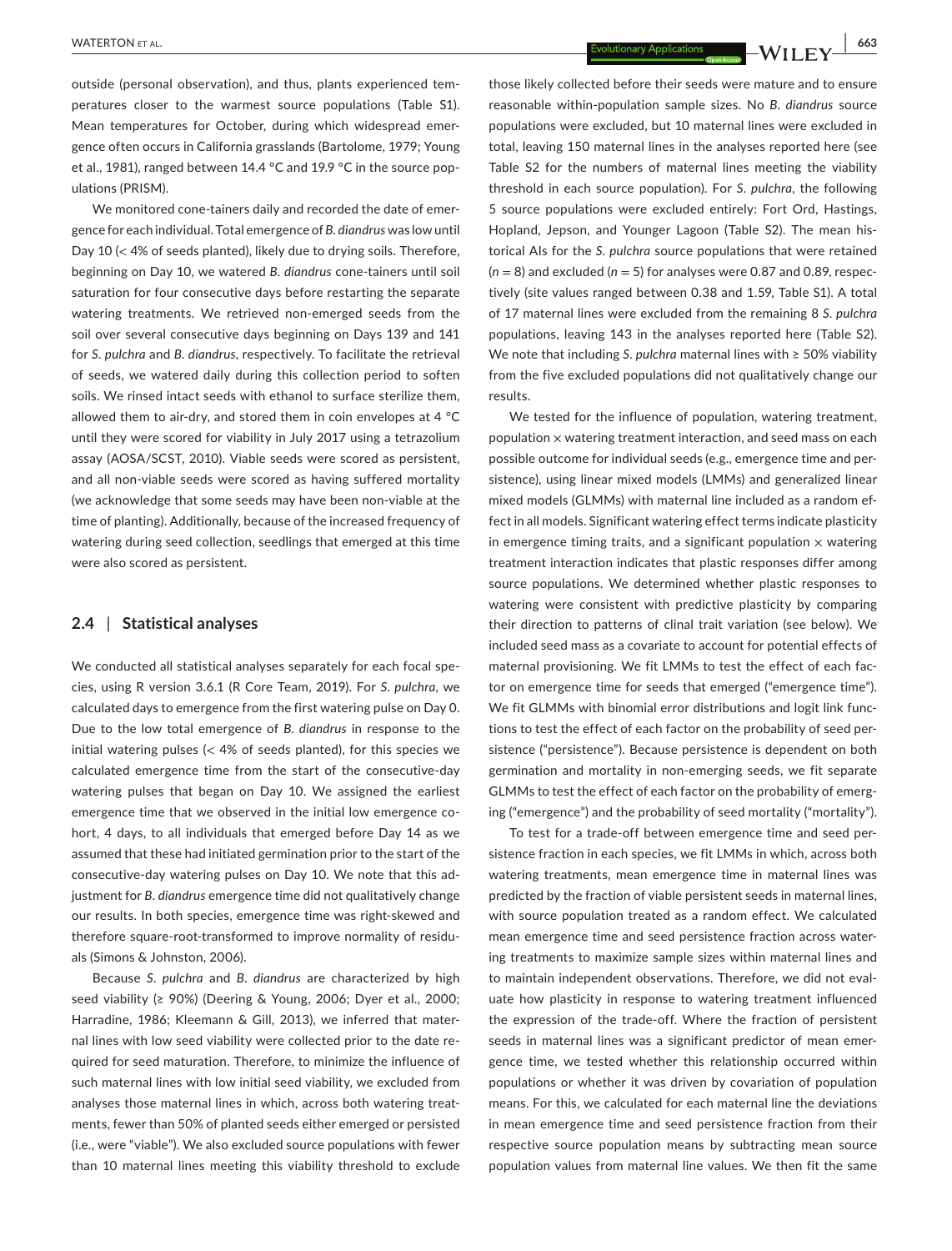**664 WATERTON ET AL.**<br> **1664 WATERTON ET AL.**<br> **1664 WATERTON ET AL.** 

LMM as before, replacing the raw maternal line values with the deviations from their source population means. A significant positive relationship between deviation values indicates that larger fractions of persistent seeds predict longer mean time to emergence independently of differences in mean values among source populations. Additionally, where the fraction of persistent seeds in maternal lines was a significant predictor of mean emergence time, we tested whether seed mass was mediating the relationship by replacing raw emergence time values in the original LMM with the residuals from a regression of mean emergence time against mean seed mass in maternal lines. One limitation of these analyses is that maternal lines in which 100% of living seeds persisted in the soil cannot be included as they have no associated emergence time; however, this occurred only in two maternal lines of *B. diandrus*. We specified LMMs using the R package *nlme* (Pinheiro, Bates, DebRoy, Sarkar, & R Core Team, 2019) and evaluated the significance of fixed effects with Type II tests using the *car* package (Fox & Weisberg, 2011). We specified GLMMs using the R package *GLMMadaptive* (Rizopoulos, 2019) and evaluated the significance of fixed effects with likelihood ratio tests.

Where source population was a significant source of variation in emergence time and the probability of seed persistence, we tested for associations between mean population trait values (individually and in combination) and each AI (historical and deviation). Significant associations with historical AI are consistent with adaptive evolution to aridity. Significant associations with deviation AI indicate that aridity anomalies (higher or lower than historical means) experienced by maternal plants in the year of collection influence seed behavior. We used linear regressions to test the relationships between AIs and source population means for each trait individually, averaged across both watering treatments. We determined the populations on the Pareto front for combinations of earlier emergence and larger seed persistence fraction (i.e., the set of populations for which no other single population possesses both earlier emergence and larger seed persistence fraction) and tested whether aridity was significantly different in populations on versus off the Pareto front. We emphasize that populations are described as being on the Pareto front in the context of our sampled source populations and may not represent populations on the global Pareto front. Furthermore, we emphasize that we consider such populations to be on the Pareto front only with respect to earlier emergence and larger seed persistence fraction. We determined the populations on the Pareto front algorithmically using the *psel* function in the R package *rPref* (Roocks, 2016),

with the preference object (i.e., the predetermined direction of optimality) set to simultaneously optimize for earlier emergence and larger seed persistence fraction. We weighted both traits equally in the algorithm because we had no *a priori* hypothesis concerning their relative contributions to fitness. We note that in this case, the Pareto front can also be visually determined (e.g., by inspecting a scatter plot). We tested whether populations on the Pareto front were more historically arid than populations off the Pareto front using onetailed two-sample permutation tests with 10,000 repeats. We had no *a priori* hypothesis of how deviation AI would influence the Pareto optimality of emergence timing traits, so we tested whether this was significantly different in populations on versus off the Pareto front using two-tailed two-sample permutation tests with 10,000 repeats.

#### **3** | **RESULTS**

# **3.1** | **Influence of seed characteristics and watering on emergence timing traits**

Source population and seed mass were significant predictors of emergence time and seed persistence in both focal species. On average across all source populations, *S. pulchra* and *B. diandrus* emerged 10.2 days and 21.7 days after initial watering pulses, respectively. In both species, emergence time differed significantly among populations (*S. pulchra*: *p* < 0.001; *B. diandrus*: *p* < 0.001; Table 1). Emergence time also decreased with seed mass in both species (*S. pulchra*: *p* < 0.001; *B. diandrus*: *p* < 0.001; Table 1). Across all source populations, 2.6% of *S. pulchra* seeds persisted in total and 85% of maternal lines had 0 persistent seeds. In *B. diandrus*, 19% of seeds persisted and 41% of maternal lines had 0 persistent seeds. In both species, the probability of seed persistence differed significantly among populations (*S. pulchra*: *p* < 0.001; *B. diandrus*: *p* < 0.001; Table 2). Larger seeds were less likely to persist in both species (*S. pulchra*: *p* = 0.012; *B. diandrus*: *p* = 0.044; Table 2), resulting from a higher probability of emergence (*S. pulchra*: *p* < 0.001; *B. diandrus*: *p* < 0.001; Table 2) and despite a lower probability of mortality (*S. pulchra*: *p* < 0.001; *B. diandrus*: *p* < 0.001; Table 2).

Seed persistence, but not emergence time, responded plastically to watering in both focal species. Watering treatment did not significantly affect emergence time in either species (*S. pulchra:*  $p = 0.23$ ; *B. diandrus*:  $p = 0.53$ ; Table 1), and population  $\times$  watering treatment interactions for emergence time were not significant in either species

TABLE 1 Results of LMMs evaluating the effects of population, watering treatment, population x watering treatment interaction, and seed mass on individual seed emergence time in *Stipa pulchra* and *Bromus diandrus*

|                | Population |            |                  |    | <b>Watering treatment</b> |                  |                        | Population $\times$ watering<br>treatment |            |              | Seed mass |            |                  |                           |
|----------------|------------|------------|------------------|----|---------------------------|------------------|------------------------|-------------------------------------------|------------|--------------|-----------|------------|------------------|---------------------------|
| Emergence time | df         | $\gamma^2$ | $\boldsymbol{p}$ | df | $\chi^2$                  | $\boldsymbol{p}$ | <b>Effect</b><br>(low) | df                                        | $\gamma^2$ | $\mathbf{p}$ | df        | $\gamma^2$ | $\boldsymbol{D}$ | <b>Effect</b><br>(larger) |
| S. pulchra     |            | 99.4       | < 0.001          |    | 1.44                      | 0.23             | Increase               |                                           | 7.30       | 0.40         |           | 36.9       | < 0.001          | Decrease                  |
| B. diandrus    |            | 125.0      | < 0.001          |    | 0.40                      | 0.53             | Increase               |                                           | 6.87       | 0.44         |           | 13.2       | < 0.001          | Decrease                  |

*Note:* The watering treatment "effect" column indicates the effect of the low versus high treatment on emergence time. The seed mass "effect" column indicates the effect of increasing seed mass on emergence time. Significant effects (*p* < 0.05) are highlighted in bold.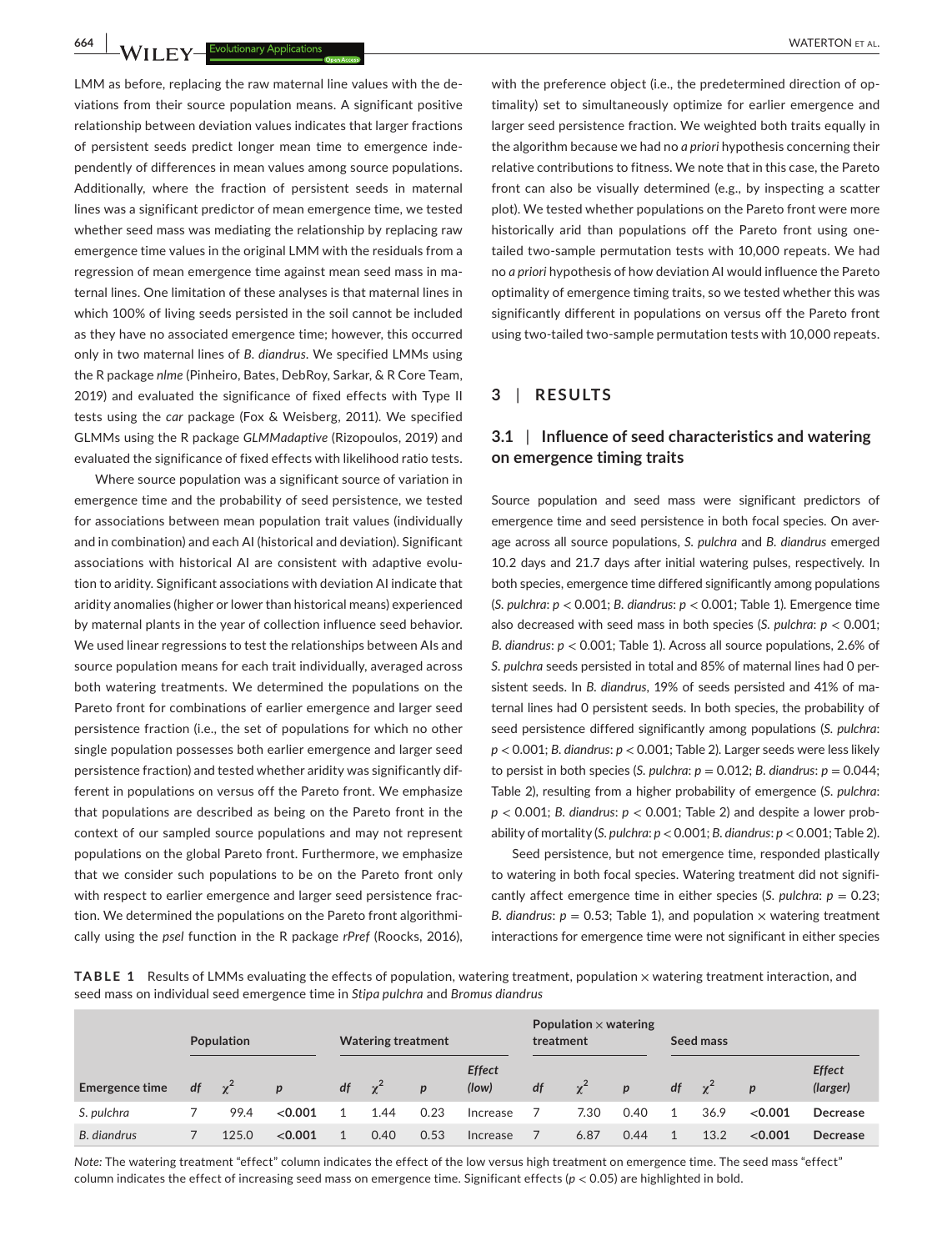**TABLE 2** Results of GLMMs evaluating the effects of population, watering treatment, population x watering treatment interaction, and seed mass on individual seed outcomes (persistence, emergence, and mortality) in *Stipa pulchra* and *Bromus diandrus*

|             |                | Population |                  | <b>Watering treatment</b> |            |                  |                 |                | Population $\times$ watering<br>treatment |                  |              | Seed mass  |                  |                           |  |
|-------------|----------------|------------|------------------|---------------------------|------------|------------------|-----------------|----------------|-------------------------------------------|------------------|--------------|------------|------------------|---------------------------|--|
|             | df             | <b>LRT</b> | $\boldsymbol{p}$ | df                        | <b>LRT</b> | $\boldsymbol{p}$ | Effect (low)    | df             | <b>LRT</b>                                | $\boldsymbol{p}$ | df           | <b>LRT</b> | $\boldsymbol{p}$ | <b>Effect</b><br>(larger) |  |
| S. pulchra  |                |            |                  |                           |            |                  |                 |                |                                           |                  |              |            |                  |                           |  |
| Persistence | 7              | 30.3       | < 0.001          | $\mathbf{1}$              | 3.81       | 0.051            | Increase        | 7              | 3.59                                      | 0.83             | $\mathbf{1}$ | 6.38       | 0.012            | Decrease                  |  |
| Emergence   | 7              | 54.1       | < 0.001          | 1                         | 3.87       | 0.049            | <b>Decrease</b> | 7              | 8.34                                      | 0.30             | $\mathbf{1}$ | 119.2      | < 0.001          | Increase                  |  |
| Mortality   | 7              | 58.9       | < 0.001          | $\mathbf{1}$              | 1.40       | 0.24             | Increase        | 7              | 9.73                                      | 0.20             | $\mathbf{1}$ | 106.6      | < 0.001          | <b>Decrease</b>           |  |
| B. diandrus |                |            |                  |                           |            |                  |                 |                |                                           |                  |              |            |                  |                           |  |
| Persistence | $\overline{7}$ | 64.6       | < 0.001          | $\mathbf{1}$              | 5.74       | 0.017            | <b>Decrease</b> | 7              | 5.73                                      | 0.57             | $\mathbf{1}$ | 4.06       | 0.044            | <b>Decrease</b>           |  |
| Emergence   | $\overline{7}$ | 73.0       | < 0.001          | $\mathbf{1}$              | 0.03       | 0.85             | Increase        | 7              | 6.37                                      | 0.50             | $\mathbf{1}$ | 43.5       | < 0.001          | Increase                  |  |
| Mortality   | $\overline{7}$ | 37.2       | < 0.001          | $\mathbf{1}$              | 8.09       | 0.004            | Increase        | $\overline{7}$ | 4.99                                      | 0.66             | $\mathbf{1}$ | 41.9       | < 0.001          | <b>Decrease</b>           |  |

*Note:* The watering treatment "effect" column indicates the effect of the low versus high treatment on the probability of each seed outcome. The seed mass "effect" column indicates the effect of increasing seed mass on each seed outcome. We evaluated the significance of model terms using likelihood ratio tests (LRT). Significant effects (*p* < 0.05) are highlighted in bold.

(*S. pulchra*: *p* = 0.40; *B. diandrus*: *p* = 0.44; Table 1). In *S. pulchra*, the probability of seed persistence was marginally significantly higher in the low watering treatment ( $p = 0.051$ ; Table 2; Figure 3a), resulting from a lower probability of emergence  $(p = 0.049;$  Table 2; Figure 3a). In contrast, *B. diandrus* seeds were less likely to persist in the low watering treatment ( $p = 0.017$ ; Table 2; Figure 3b), resulting from higher mortality ( $p = 0.004$ ; Table 2; Figure 3b). In both species, population  $\times$  watering treatment interactions were not significant for the probability of persistence (*S. pulchra: p* = 0.83; *B. diandrus: p* = 0.57; Table 2), emergence (*S. pulchra*: *p* = 0.30; *B. diandrus*: *p* = 0.50; Table 2), or mortality (*S. pulchra*: *p* = 0.20; *B. diandrus*: *p* = 0.66; Table 2).

# **3.2** | **Trade-off between within-year emergence speed and potential among-year emergence spread**

As hypothesized, across all maternal lines larger fractions of persistent seeds were associated with later mean emergence in both species (*S. pulchra:*  $\chi^2(1) = 34.1$ ,  $p < 0.001$ ; *B. diandrus:*  $\chi^2(1) = 11.4$ ,  $p < 0.001$ ; Figure 4a,c), indicating a trade-off between the speed of emergence within years and the potential for spreading emergence among years. In both species, there was a significant positive relationship between the deviations of mean maternal line emergence timing trait values from their respective population means



**FIGURE 3** Influence of watering treatment on the outcomes of individual seeds in *Stipa pulchra* (a) and *Bromus diandrus* (b). Percentages are based on the raw values of all seeds pooled across source populations. *p* values are for watering treatment main effects in GLMMs (see Table 2)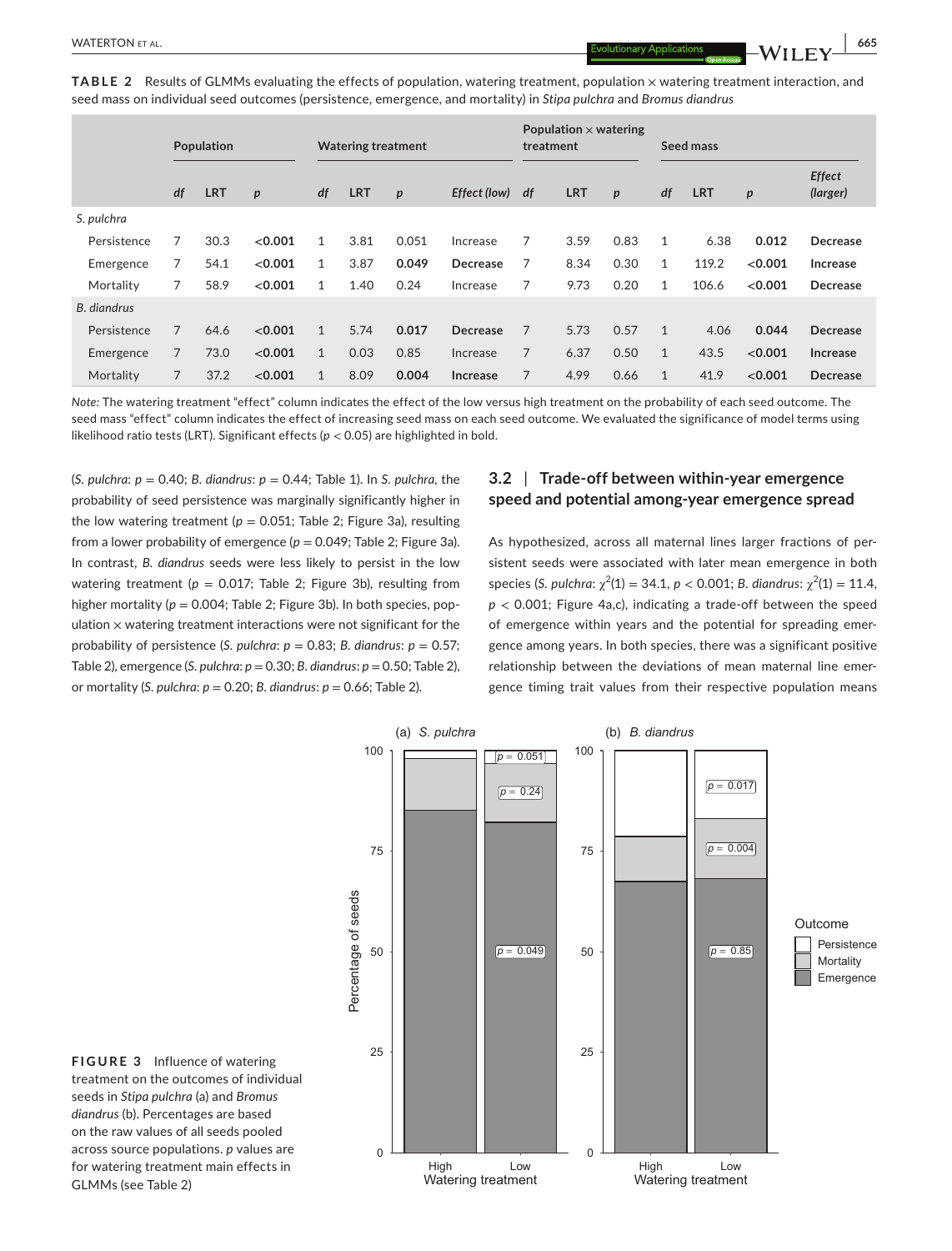

**FIGURE 4** Scatter plots of seed persistence fraction in relation to emergence time in *Stipa pulchra* (a,b) and *Bromus diandrus* (c,d). Points in (a,c) represent values of mean transformed days to emergence and seed persistence fraction in maternal lines. Points in (b,d) represent the deviation of mean values in maternal lines from their respective source population means

 $(S.$  *pulchra*:  $\chi^2(1) = 31.9$ ,  $p < 0.001$ ; *B. diandrus*:  $\chi^2(1) = 10.5$ ,  $p = 0.001$ ; Figure 4b,d). Thus, the positive relationship between seed persistence fraction and mean emergence time occurred within populations and independently of covariation between population means. In *S. pulchra*, this positive association between seed persistence fraction and mean emergence time was strongly influenced by one maternal line from Stunt Ranch with very high seed persistence, which when excluded resulted in the relationship becoming no longer statistically significant (Cook's  $D > 7$  for models of both original values and deviation values). Across all maternal lines, results were qualitatively the same after controlling for variation in emergence timing associated with seed mass (*S. pulchra*:  $\chi^2(1) = 33.4$ ,  $p < 0.001$ ; *B. diandrus*:  $\chi^2(1) = 10.4$ ,  $p = 0.001$ ), indicating that seed mass does not mediate the observed relationship between seed persistence fraction and emergence time.

# **3.3** | **Associations between emergence timing traits and site-level aridity**

In the native *S. pulchra*, the historical aridity of source populations did not significantly predict emergence time  $(F_{(1, 6)} = 0.004, p = 0.95;$ Figure 5a). The two most arid source populations exhibited the largest seed persistence fractions, but this trend was not statistically significant  $(F_{(1, 6)} = 2.76, p = 0.15;$  Figure 5b). The populations with trait

combinations on the Pareto front for earlier emergence and larger seed persistence fraction experienced significantly more historically arid climates ( $p = 0.014$ ; Figure 5c), consistent with constrained evolutionary responses to selection for earlier within-year emergence and greater among-year emergence spread. Relative aridity of collection year did not predict emergence time  $(F_{(1, 6)} = 0.35, p = 0.58)$ or seed persistence fraction  $(F_{(1, 6)} = 3.42, p = 0.11)$  and did not differ significantly between source populations that are on versus off the Pareto front ( $p = 0.20$ ).

In the exotic *B. diandrus,* greater historical site aridity of source populations was associated with earlier emergence ( $F_{(1, 6)} = 9.19$ , *p* = 0.023; Figure 5d) but historical aridity had no effect on seed persistence fraction ( $F_{(1, 6)} = 1.09$ ,  $p = 0.34$ ; Figure 5e). This is consistent with the interpretation that, where the duration of favorable conditions for plant growth is relatively short, natural selection favors earlier emergence. Source populations on the Pareto front for earlier emergence and larger seed persistence fraction experienced significantly more arid climates than the remaining populations ( $p = 0.017$ ; Figure 5f), again consistent with constrained evolutionary responses to selection for earlier within-year emergence and greater amongyear emergence spread. Relative aridity of collection year did not significantly predict emergence time  $(F_{(1, 6)} = 1.31, p = 0.30)$  or seed persistence fraction ( $F_{(1, 6)} = 0.42$ ,  $p = 0.54$ ) and did not differ significantly between source populations that are on versus off the Pareto front ( $p = 0.22$ ).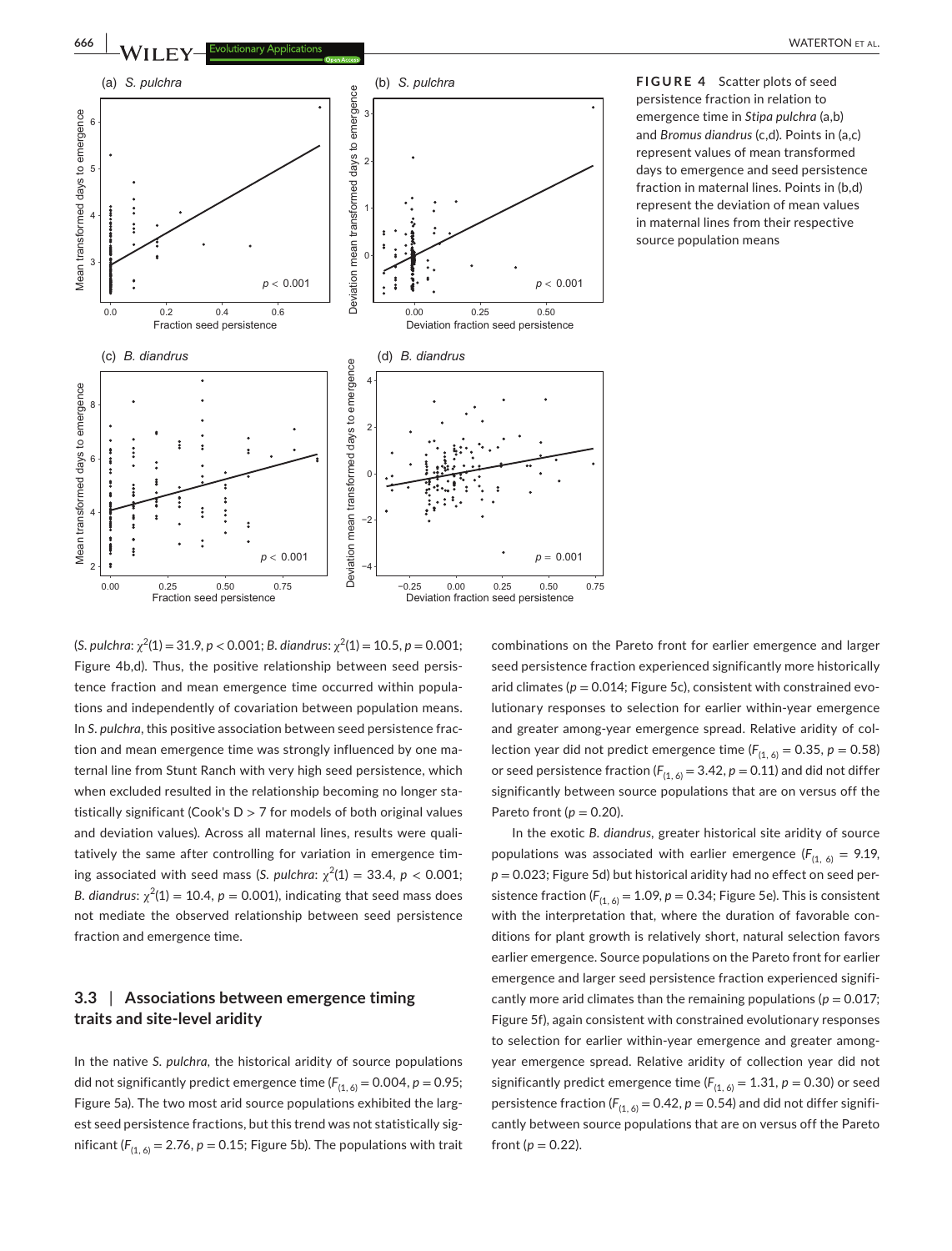

**FIGURE 5** Associations between historical aridity of source populations and emergence timing traits in *Stipa pulchra* (a,b,c) and *Bromus diandrus* (d,e,f), for single traits (a,b,d,e) and trait combinations (c,f). Points represent values of mean transformed days to emergence and seed persistence fraction in source populations. Gray horizontal and vertical bars denote one standard error of the mean, where *n* is the number of maternal lines within each source population (see Table S2). In (c,f), black lines connect source populations that are on the Pareto front for earlier mean emergence and larger seed persistence fraction, and *p* values represent the results of permutation tests testing for differences in aridity between source populations on versus off the Pareto front. Lower values of historical AI indicate greater site aridity

# **4** | **DISCUSSION**

The timing of emergence within and among years are key traits influencing fitness in seasonal environments (Donohue et al.,2010). Our results provide evidence of a trade-off between within-year emergence speed and potential among-year emergence spread that can constrain adaptive evolution in each trait. We demonstrate that this trade-off can result in emergence timing trait values across an environmental gradient that appear suboptimal when traits are considered individually but are in fact on the Pareto front when considered in combination. We also found that plasticity in emergence timing traits has the potential to alter the fitness costs associated with the evolutionary constraint imposed by the trade-off by causing phenotypic shifts either closer to or further away from the apparent local optimum. Our findings highlight the importance of considering emergence timing both within and among years when evaluating their adaptive significance.

# **4.1** | **Trade-off between within-year emergence speed and potential among-year emergence spread**

Maternal lines of *S. pulchra* and *B. diandrus* with larger fractions of persistent seeds (i.e., potential among-year emergence spread) emerged later (Figure 4), indicating a trade-off that can constrain adaptive evolution. The observed trade-off could result from variation among maternal lines in the conditions that enforce dormancy or in those that cause emergence in non-dormant seeds (or both); determining the underlying mechanisms that generate the trade-off was beyond the scope of this study. In *S. pulchra,* the observed tradeoff was not robust, as it was strongly influenced by a single maternal line that produced highly persistent seeds, collected from the second most arid site, Stunt Ranch. The weak support for a trade-off between emergence speed and among-year emergence spread in this species is likely a consequence of its low overall seed persistence (85% of the maternal lines sampled had 0 persistent seeds), which is consistent with theory predicting lower seed dormancy in perennial than in annual species because adult survival can buffer perennials against poor environmental conditions (Rees, 1994).

Within species, there may be genetic variation in both dormancy and germination requirements (Fernández-Pascual et al., 2013; Gremer et al., 2020), but in some species, these attributes are also strongly influenced by environmental factors such as the conditions during seed maturation and the degree of maternal provisioning (Fernández-Pascual et al., 2013; Galloway, 2001; Halpern, 2005; Platenkamp & Shaw, 1993). Our experiment used field-collected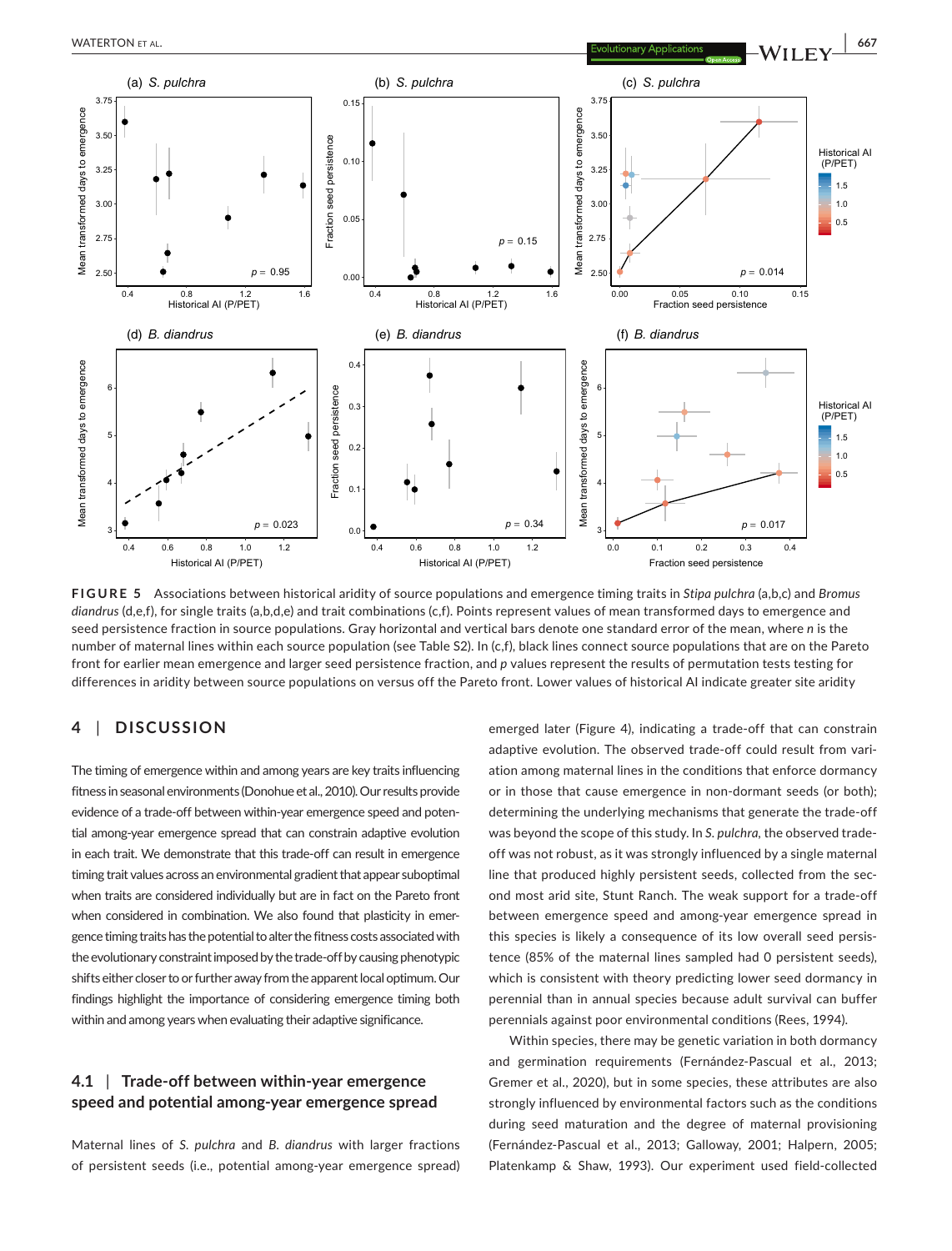**668 | WATERTON ET AL.** Evolutionary Applications **and the contract of all and the contract of the contract of the contract of the contract of the contract of the contract of the contract of the contract of the contract of** 

seeds, and therefore environmental variation within and among source population sites in the year of seed collection likely contributed to variation in emergence timing traits among maternal lines. However, we found that, among collection sites, aridity anomalies in the collection year (a measure of local conditions before and during seed maturation) did not predict emergence timing traits. We also found that the association between mean emergence time and seed persistence fraction occurred independently of mean seed mass in maternal lines, suggesting that the trade-off between within-year emergence speed and among-year emergence spread was not mediated by variation in maternal provisioning; however, we were unable to test for effects of parental environments that are unrelated to provisioning, such as epigenetic inheritance (Henderson & Jacobsen, 2007). Fernández-Pascual et al. (2013), compared dormancy in seeds of *Centaurium somedanum* collected from separate wild populations to seeds collected from a second generation grown in the greenhouse, and found that differences in seed maturation environment in source populations did not mask genetically based differences in dormancy. Thus, despite the potential for variation in seed maturation environment and maternal provisioning within and among source populations to influence values of emergence timing traits in our experiment, our results are consistent with a genetic basis for the trade-off between within-year emergence speed and potential among-year emergence spread.

A limitation of our experiment is that persistent seeds could not be assessed for emergence time or continued soil persistence because the tetrazolium assay is lethal. Therefore, further work is needed to characterize the within-year emergence time of seeds that persist for one or more years, as this has implications for the strength of the trade-off. For example, relatively earlier emergence of persistent seeds in subsequent years could result in a weaker trade-off when assessed across years compared to within a single year. However, while previous studies have investigated changes in the probability of seed persistence and/or germination over multiple years and the resulting impacts on population dynamics (Kalisz & McPeek, 1992, 1993; Philippi, 1993), we are aware of no studies that have investigated the within-year emergence time of persistent seeds.

Seeds perform numerous critical life history functions among which there are trade-offs due to biophysical or selective constraints (Venable & Brown, 1988); thus, the observed trade-off between within-year emergence speed and potential among-year emergence spread likely represents one of several axes of variation that interact to influence fitness. In particular, seed size strongly influences performance in multiple life history functions and is likely to interact with emergence timing traits. For example, larger seed size enhances survival and reproduction in less favorable environments (Larios et al., 2014; Metz et al., 2010), and this might be particularly advantageous in environments that most strongly select for emergence before the onset of reliably tolerable conditions in the early growing season (cf. Skálová et al., 2011; Wainwright et al., 2012). On the other hand, smaller seeds can survive longer in the soil, partly because they are more easily incorporated to greater depths which

reduces rates of postdispersal seed predation (Bekker et al., 1998; Hulme, 1998). Thus, smaller seed size is likely to be particularly favorable in environments in which selection strongly favors greater among-year emergence spread. Consistent with this, in both of the focal species in the current study, larger seeds were more likely to emerge and emerged earlier (although the observed trade-off between emergence speed and persistence occurred independently of seed size).

# **4.2** | **Associations between emergence timing traits and site-level aridity**

Increasing aridity might select for either earlier emergence within years (Dickman et al., 2019; Sexton et al., 2011), greater spread of emergence among years (Petrů & Tielbörger, 2008; Venable & Brown, 1988), or both, which, given a trade-off between the two, might lead to constrained adaptive evolution. In the native perennial *S. pulchra*, the mean value of neither emergence timing trait was significantly associated with historical aridity of source populations when considered individually (Figure 5a,b). Overall seed persistence was low in this species, but the two source populations with the largest seed persistence fractions experienced the most arid climates, consistent with this species experiencing higher probabilities of unfavorable growing seasons in these sites. In *B. diandrus*, increasing aridity of source populations was associated with earlier emergence (Figure 5d), consistent with stronger selection for earlier emergence in the most arid environments. In both focal species, of the populations sampled, those that were on the Pareto front for earlier emergence and larger seed persistence fraction experienced more historically arid climates (Figure 5c,f), consistent with constrained evolutionary responses to selection for both earlier within-year emergence and greater among-year emergence spread in more arid climates.

Several factors may determine which combinations of emergence timing trait values evolve in response to increasing aridity. Firstly, favored trait value combinations may depend in part on selective constraints imposed by life history strategy (Rees et al., 2006). As an annual, *B. diandrus* may experience relatively strong selection to emerge early, facilitating the completion of its life cycle before favorable conditions deteriorate. Consistent with this, Dickman et al. (2019) found that a severe drought in California resulted in the evolution of earlier emergence in the annual *Mimulus laciniatus*. Among Sonoran Desert annuals, species that emerge earlier have higher water use efficiency (Kimball et al., 2011), and such adaptations in postemergence traits will likely mitigate the cost of lower among-year emergence in *B. diandrus* populations occupying more arid sites. We expect that this trend toward earlier emergence would not persist beyond some threshold of aridity; annual plant communities in desert ecosystems characterized by exceptionally high interannual variability in precipitation, and thus variance in fitness among years, typically have both high among-year emergence spread and diversified emergence within years (e.g., Gremer et al., 2016). In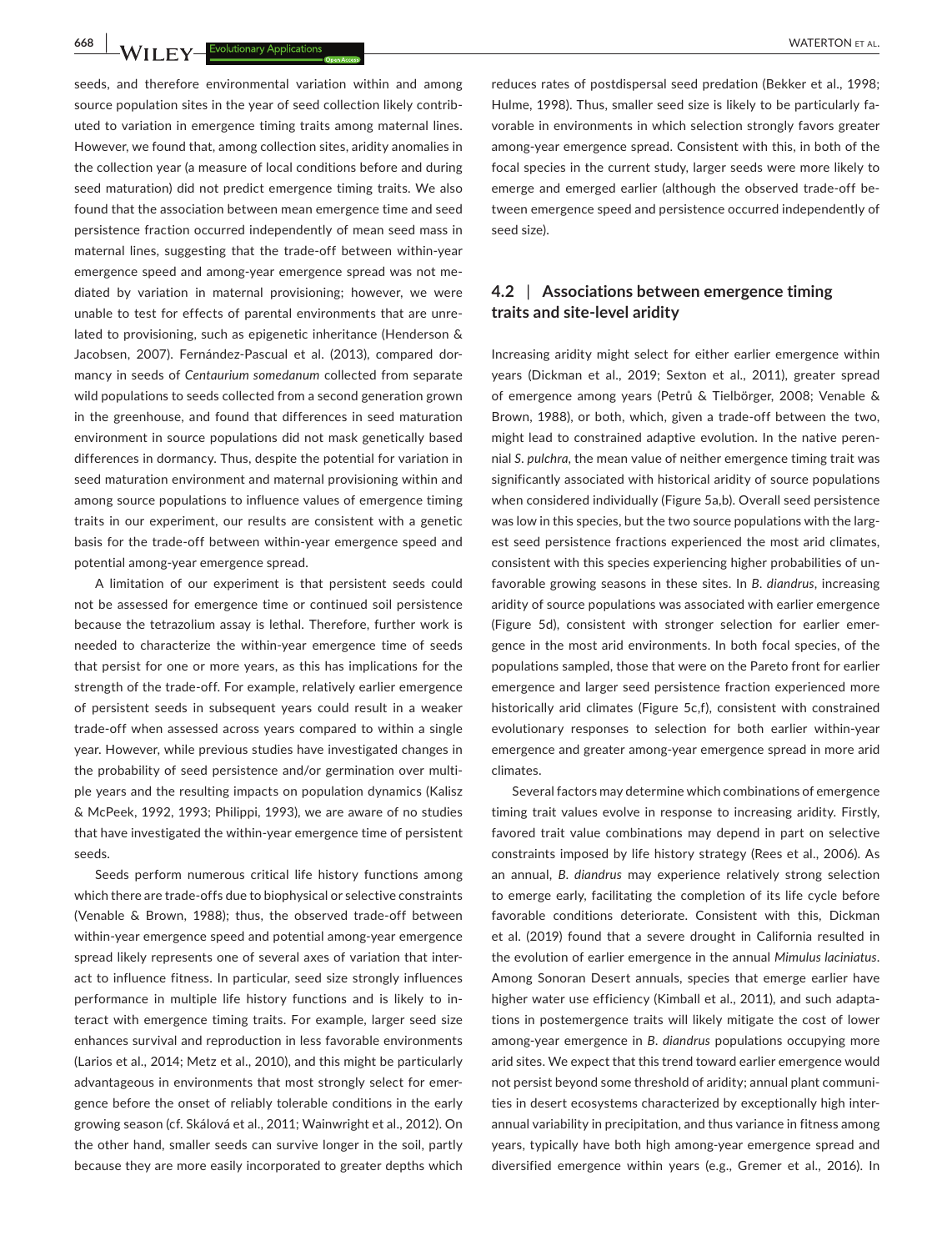*S. pulchra*, a perennial species that does not typically flower in its first year, increasing aridity might not always result in stronger selection for earlier emergence, and thus, the relative strength of selection for earlier emergence versus greater among-year emergence spread may differ among populations to a greater extent than in annual counterparts. In addition to patterns of selection, the geometry of the Pareto front will influence the trait values that evolve (Maharjan et al., 2013; Sheftel et al., 2013; Shoval et al., 2012), but determining this was beyond the scope of this study. With only two focal species, we have limited ability to test factors that influence the combinations of within- and among-year emergence timing that evolve in response to increased aridity, but we highlight this as an important avenue for better understanding the process and multitrait outcome of adaptation to variable environments.

Besides evolutionary responses to aridity, several factors may have influenced which source populations were on the Pareto front for earlier emergence and larger seed persistence fraction. Firstly, optimum germination temperatures or soil moisture requirements can covary with local climatic conditions across a species range (Cavieres & Arroyo, 2000; Clauss & Venable, 2000; Meyer & Monsen, 1991). Greenhouse conditions may have resulted in earlier and more complete emergence of seeds collected from source populations that evolved in climatic conditions similar to conditions in the greenhouse (Bewley et al., 2013). Greenhouse temperatures were more similar to conditions in more arid sites and thus may have contributed to the pattern of earlier emergence with increasing aridity in *B. diandrus*. However, because more complete germination lowers the fraction of seeds that can persist, optimum germination conditions alone would not explain the association between increased site-level aridity and Pareto optimality for earlier emergence and larger seed persistence fraction that we observed in both focal species. Secondly, populations experiencing more arid climates tend to be closer to each other (e.g., at lower latitudes) and thus might experience more gene flow, resulting in greater phenotypic similarity among them (Garant et al., 2007). However, in both focal species, the high-aridity source populations on the Pareto front exhibit considerable diversity in trait value combinations (earlier emergence with lower seed persistence and later emergence with higher seed persistence), which does not support gene flow as the key factor driving Pareto optimality. Furthermore, in *B. diandrus*, the Pareto front is occupied by the first, third, and seventh most southerly source populations, which are unlikely to be the most interconnected. Thirdly, greater resource accumulation by parental plants could increase the quality of offspring seeds and lead to increased performance in multiple functions simultaneously (i.e., the Y-model of trade-offs, Roff & Fairbairn, 2007). However, our results do not support this as the mechanism driving Pareto optimality for earlier emergence and larger seed persistence fraction. In both species, higher seed mass, which reflects greater parental provisioning, was associated with earlier emergence but a lower probability of persistence (due to a higher probability of emergence). Additionally, in both species, aridity anomalies in the year of seed collection, a potential measure of the relative favorability of growing conditions compared to

long-term means, were not significantly associated with the position of populations with respect to the Pareto front.

Results from studies of emergence timing traits across putatively similar environmental gradients are notably inconsistent (reviewed in Cochrane et al., 2015). For example, across aridity gradients in Israel, populations of *Helianthemum* species in more arid sites have faster and more complete germination than those in more mesic sites (Gutterman & Edine, 1988), whereas populations of the grasses *Avena sterilis* and *Hordeum spontaneum* in more arid sites exhibit higher dormancy than those in more mesic sites (Volis, 2012). However, such studies typically test for associations between environmental variables and a single emergence timing trait and are therefore unlikely to characterize scenarios in which selection is acting on both within- and among-year emergence timing. Our results for *S. pulchra* in particular illustrate how Pareto optimality of trait combinations can provide an adaptive explanation for individual traits that vary substantially across sites experiencing putatively similar climates. To our knowledge, this is the first study in which Pareto optimality has been applied to correlated traits across an environmental gradient to detect signatures of constrained evolution.

In this study, we evaluated two focal traits—within-year emergence speed and potential among-year emergence spread—that each determines performance in a separate function influencing plant fitness (i.e., early growth and bet-hedging). Pareto optimality can also be evaluated for fitness-related functions influenced by multiple traits (e.g., dispersal ability controlled by seed mass, seed shape, plant height etc.) (see Sheftel et al., 2013; Shoval et al., 2012). In any case, evaluating Pareto optimality requires knowledge of how trait values determine performance in given fitness-related functions (Shoval et al., 2012). Previous studies have revealed evolutionary constraints by directly quantifying selection on correlated traits and showing that the vector of selection is orthogonal to the direction of the correlation (e.g., Etterson & Shaw, 2001). Evaluating Pareto optimality is not a substitute for such studies, but rather represents an extension to studying clinal variation in individual traits that is likely to be particularly useful when selection cannot be easily measured directly. For example, the adaptive value of certain traits—such as among-year emergence spread—may be determined over multiple years or decades, while lifetime fitness is difficult to estimate for long-lived, iteroparous species like *S. pulchra*.

# **4.3** | **Plastic responses of emergence timing traits to watering**

We observed contrasting plastic responses of emergence timing traits to watering in the two focal species. Watering treatment had no effect on mean emergence time in either species, likely because many seeds emerged in response to initial pulses that were the same across treatments. In *S. pulchra*, seed persistence was marginally significantly higher in the low watering treatment due to a lower probability of emergence (Figure 3a). The direction of this plastic response is concordant with the apparent selective effect of increasing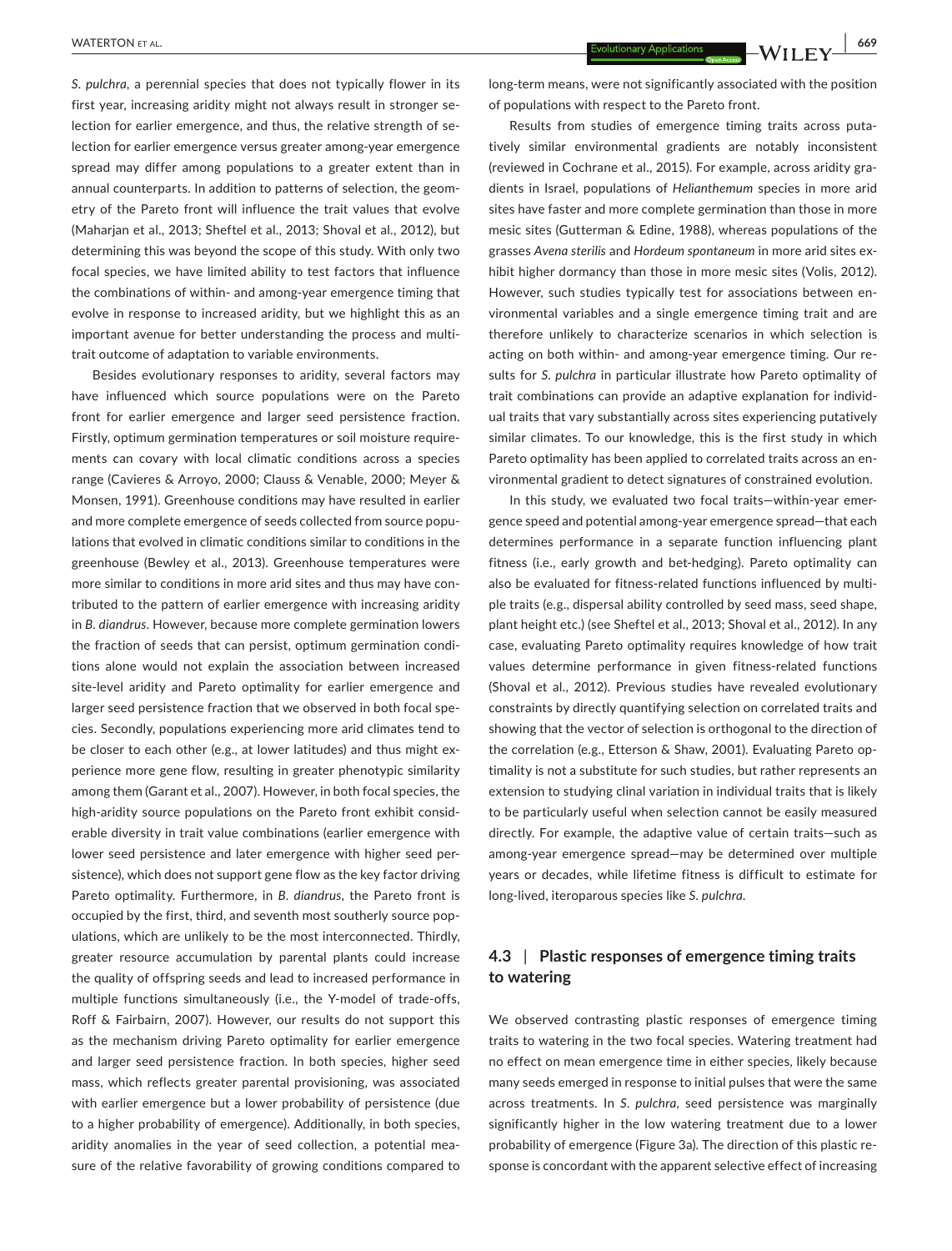**670 |**  WATERTON et al.

source population aridity (i.e., earlier emergence and larger seed persistence fraction) and is therefore consistent with predictive plasticity that could reduce the costs of the evolutionary constraint imposed by the trade-off between within-year emergence speed and among-year emergence spread (cf. Gremer et al., 2016). In *B. diandrus*, seed persistence decreased in the low watering treatment due to higher seed mortality (Figure 3b), potentially caused by faster seed aging in warmer soils with lower latent heat loss (Long et al., 2015). The direction of this plastic response opposed the apparent selective effect of increasing source population aridity (i.e., earlier emergence and larger seed persistence fraction) and might therefore increase the costs of the evolutionary constraint imposed by the trade-off between within-year emergence speed and amongyear emergence spread. However, the significant decrease in mean emergence time with increasing historical aridity in *B. diandrus* suggests that increasing aridity most strongly selects for earlier withinyear emergence (cf. Dickman et al., 2019; Gutterman & Edine, 1988; Sexton et al., 2011); therefore, this plastic response of seed persistence to drier conditions might have a limited negative impact on fitness. Plasticity in emergence timing traits did not differ among source populations in either focal species; this could reflect either consistent selection on plasticity across populations or constraints on the evolution of plasticity in our focal emergence timing traits in response to spatially heterogeneous selection. Together, our results suggest that co-occurring species may differ in the extent to which plasticity alters the fitness costs associated with the evolutionary constraint imposed by the trade-off between within-year emergence speed and among-year emergence spread.

# **5** | **CONCLUSIONS**

The timing of emergence within and among years are associated traits that must be considered together when investigating adaptation to current and future environmental conditions. Evaluating each emergence timing trait individually may lead researchers to incorrectly characterize patterns of historical selection acting on them across environmental gradients, which will result in less accurate predictions of adaptive responses to environmental change. Pareto optimality has only recently been applied to biological phenotypes (e.g., Sheftel et al., 2013; Shoval et al., 2012), but we suggest that this provides a promising tool for understanding patterns of trait variation across environmental gradients and thus predicting adaptation to future environmental change.

#### **DATA ARCHIVING STATEMENT**

Data, metadata, and R code are available on the Open Science Framework: [https://doi.org/10.17605/OSF.IO/S7428.](https://doi.org/10.17605/OSF.IO/S7428)

#### **ACKNOWLEDGEMENTS**

This work was supported by an Institute for the Study of Ecological Effects of Climate Impacts (ISEECI) Graduate Student Researcher Fellowship and Jeanne M. Messier Memorial Fellowship to JW. We

thank Kristy Lanz for carrying out tetrazolium assays and Chandler Puritty and Elizabeth Premo for assistance in the greenhouse. We also thank Virginia Boucher, Tim Brown, Don Canestro, Peter Connors, Gage Dayton, Paul Havemann, Beth Howard, Isabelle Kay, Bob Keiffer, Tara Longwell, Kate McCurdy, Troy McWilliams, Wendy Morris, Mark Readdie, Cris Sandoval, Jackie Sones, Vince Voegeli, and Shane Waddell for their assistance with seed collection. SJM is very grateful to the Yale Institute for Biospheric Studies, which provided support and comradery throughout her 2019-20 sabbatical, during which the manuscript was completed.

#### **CONFLICT OF INTEREST**

None declared.

#### **AUTHOR CONTRIBUTIONS**

JW and EEC conceived the ideas and designed the methodology. JW collected and analyzed the data and led the writing of the manuscript. All authors contributed critically to the drafts and gave final approval for publication.

#### **REFERENCES**

- Alpert, P., Krichak, S. O., Shafir, H., Haim, D., & Osetinsky, I. (2008). Climatic trends to extremes employing regional modeling and statistical interpretation over the E. Mediterranean. *Global and Planetary Change*, *63*(2–3), 163–170. <https://doi.org/10.1016/j.gloplacha.2008.03.003>
- AOSA/SCST. (2010). *Tetrazolium Testing Handbook (A. L. Miller Ed. 2010 ed.)*. Association of Official Seed Analysts and the Society of Commercial Seed Technologists.
- Arroyo, M. T., Chacon, P., & Cavieres, L. A. (2006). Relationship between seed bank expression, adult longevity and aridity in species of *Chaetanthera* (Asteraceae) in central Chile. *Annals of Botany*, *98*(3), 591–600. <https://doi.org/10.1093/aob/mcl134>
- Aviad, Y., Kutiel, H., & Lavee, H. (2004). Analysis of beginning, end, and length of the rainy season along a Mediterranean–arid climate transect for geomorphic purposes. *Journal of Arid Environments*, *59*(1), 189–204. <https://doi.org/10.1016/j.jaridenv.2004.01.013>
- Baldwin, B. G., Goldman, D. H., Keil, D. J., Patterson, R., Rosatti, T. J., & Wilken, D. H. (Eds.) (2012). *The Jepson manual: Vascular plants of California*, 2nd ed. University of California Press.
- Bartolome, J. W. (1979). Germination and seedling establishment in California annual grassland. *Journal of Ecology*, *67*(1), 273–281. <https://doi.org/10.2307/2259350>
- Bartolome, J. W., & Gemmill, B. (1981). The ecological status of *Stipa pulchra* (Poaceae) in California. *Madroño*, *28*(3), 172–184.
- Beguería, S., & Vicente-Serrano, S. M. (2017). *SPEI: Calculation of the standardised precipitation-evapotranspiration index*. R Package Version 1.7. Retrieved from [https://cran.r-project.org/package](https://cran.r-project.org/package=SPEI)=SPEI
- Bekker, R. M., Bakker, J. P., Grandin, U., Kalamees, R., Milberg, P., Poschlod, P., Thompson, K., & Willems, J. H. (1998). Seed size, shape and vertical distribution in the soil: Indicators of seed longevity. *Functional Ecology*, *12*, 834–842. [https://doi.](https://doi.org/10.1046/j.1365-2435.1998.00252.x) [org/10.1046/j.1365-2435.1998.00252.x](https://doi.org/10.1046/j.1365-2435.1998.00252.x)
- Berg, N., & Hall, A. (2015). Increased interannual precipitation extremes over California under climate change. *Journal of Climate*, *28*, 6324– 6334.<https://doi.org/10.1175/JCLI-D-14-00624.1>
- Bewley, J. D., Bradford, K. J. M., Hilhorst, H., & Nonogaki, H. (2013). *Seeds: Physiology of development, germination and dormancy*, 3rd ed. Springer.
- Bontrager, M., & Angert, A. L. (2016). Effects of range-wide variation in climate and isolation on floral traits and reproductive output of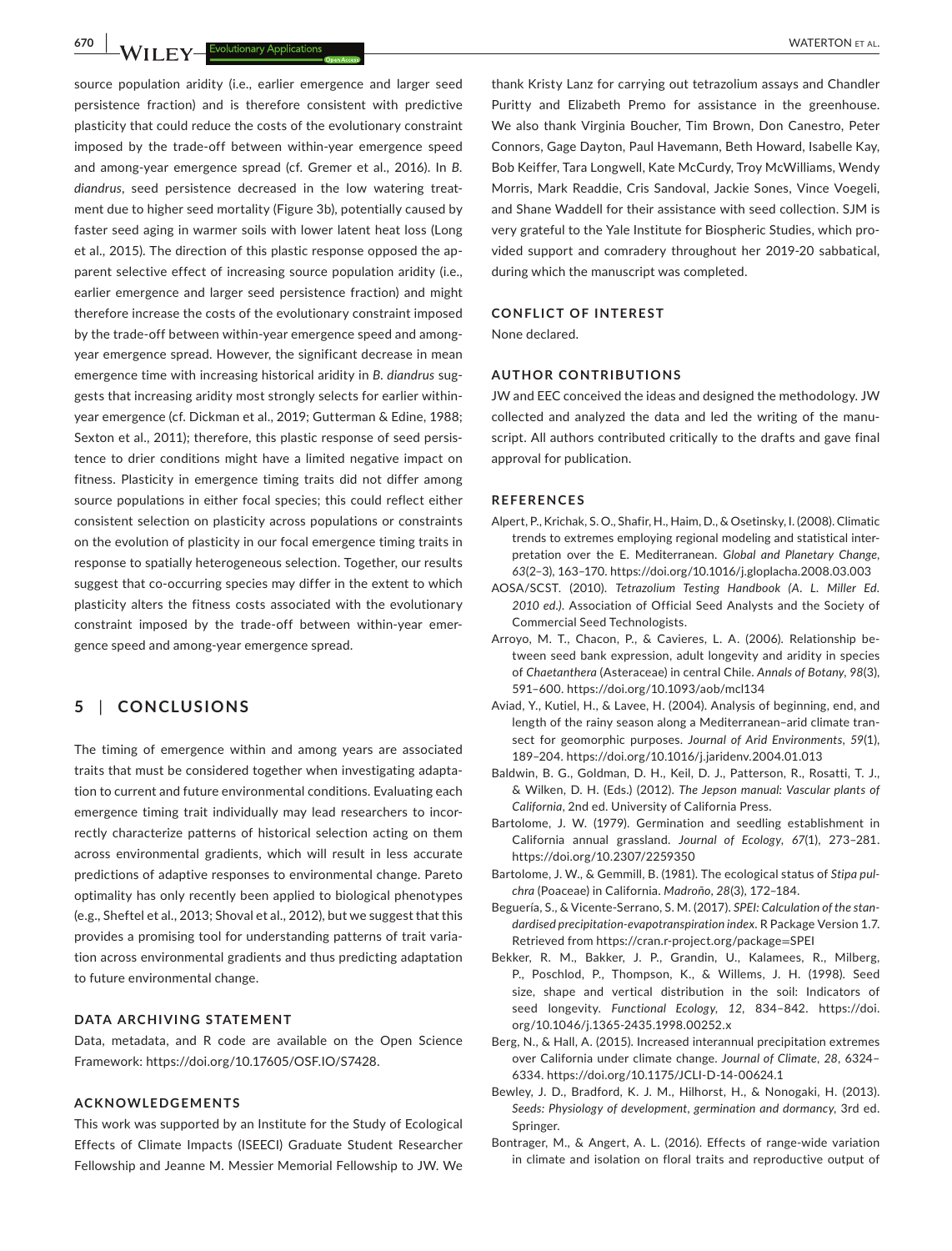*Clarkia pulchella*. *American Journal of Botany*, *103*(1), 10–21. [https://](https://doi.org/10.3732/ajb.1500091) [doi.org/10.3732/ajb.1500091](https://doi.org/10.3732/ajb.1500091)

- Caruso, C. M. (2004). The quantitative genetics of floral trait variation in *Lobelia*: Potential constraints on adaptive evolution. *Evolution*, *58*(4), 732–740. <https://doi.org/10.1111/j.0014-3820.2004.tb00406.x>
- Cavieres, L. A., & Arroyo, M. T. K. (2000). Seed germination response to cold stratification period and thermal regime in *Phacelia secunda* (Hydrophyllaceae): Altitudinal variation in the mediterranean Andes of central Chile. *Plant Ecology*, *149*, 1–8. [https://doi.](https://doi.org/10.1023/A:1009802806674) [org/10.1023/A:1009802806674](https://doi.org/10.1023/A:1009802806674)
- Clauss, M. J., & Venable, D. L. (2000). Seed germination in desert annuals: An empirical test of adaptive bet hedging. *The American Naturalist*, *155*, 168–186. <https://doi.org/10.1086/303314>
- Cochrane, A., Yates, C. J., Hoyle, G. L., & Nicotra, A. B. (2015). Will among-population variation in seed traits improve the chance of species persistence under climate change? *Global Ecology and Biogeography*, *24*(1), 12–24. <https://doi.org/10.1111/geb.12234>
- Colautti, R. I., & Barrett, S. C. H. (2013). Rapid adaptation to climate facilitates range expansion of an invasive plant. *Science*, *342*, 364–366. <https://doi.org/10.1126/science.1242121>
- Davidowitz, G. (2002). Does precipitation variability increase from mesic to xeric biomes? *Global Ecology and Biogeography*, *11*(2), 143–154. <https://doi.org/10.1046/j.1466-822x.2002.00271.x>
- Deering, R. H., & Young, T. P. (2006). Germination speeds of exotic annual and native perennial grasses in California and the potential benefits of seed priming for grassland restoration. *Grasslands*, *16*, 14–16.
- Dickman, E. E., Pennington, L. K., Franks, S. J., & Sexton, J. P. (2019). Evidence for adaptive responses to historic drought across a native plant species range. *Evolutionary Applications*, *12*(8), 1569–1582. <https://doi.org/10.1111/eva.12803>
- Donohue, K., Rubio de Casas, R., Burghardt, L., Kovach, K., & Willis, C. G. (2010). Germination, postgermination adaptation, and species ecological ranges. *Annual Review of Ecology, Evolution, and Systematics*, *41*(1), 293–319. <https://doi.org/10.1146/annurev-ecolsys-102209-144715>
- Dyer, A. R., Fenech, A., & Rice, K. J. (2000). Accelerated emergence in interspecific competitive neighbourhoods. *Ecology Letters*, *3*, 523– 529. <https://doi.org/10.1111/j.1461-0248.2000.00187.x>
- Edwards, B., Burghardt, L. T., Kovach, K. E., & Donohue, K. (2017). Canalization of seasonal phenology in the presence of developmental variation: Seed dormancy cycling in an annual weed. *Integrative and Comparative Biology*, *57*(5), 1021–1039. [https://doi.org/10.1093/icb/](https://doi.org/10.1093/icb/icx065) [icx065](https://doi.org/10.1093/icb/icx065)
- Etterson, J. R., & Shaw, R. G. (2001). Constraint to adaptive evolution in response to global warming. *Science*, *294*, 151–154. [https://doi.](https://doi.org/10.1126/science.1063656) [org/10.1126/science.1063656](https://doi.org/10.1126/science.1063656)
- Exposito-Alonso, M., Vasseur, F., Ding, W., Wang, G., Burbano, H. A., & Weigel, D. (2018). Genomic basis and evolutionary potential for extreme drought adaptation in *Arabidopsis thaliana*. *Nature Ecology & Evolution*, *2*(2), 352–358. [https://doi.org/10.1038/s4155](https://doi.org/10.1038/s41559-017-0423-0) [9-017-0423-0](https://doi.org/10.1038/s41559-017-0423-0)
- Fernández-Pascual, E., Jiménez-Alfaro, B., Caujapé-Castells, J., Jaén-Molina, R., & Díaz, T. E. (2013). A local dormancy cline is related to the seed maturation environment, population genetic composition and climate. *Annals of Botany*, *112*, 937–945. [https://doi.org/10.1093/](https://doi.org/10.1093/aob/mct154) [aob/mct154](https://doi.org/10.1093/aob/mct154)
- Fournier-Level, A., Korte, A., Cooper, M. D., Nordborg, M., Schmitt, J., & Wilczek, A. M. (2011). A map of local adaptation in *Arabidopsis thaliana*. *Science*, *334*, 86–89. [https://doi.org/10.1126/science.](https://doi.org/10.1126/science.1209271) [1209271](https://doi.org/10.1126/science.1209271)
- Fox, J., & Weisberg, S. (2011). *An R companion to applied regression*, 2nd ed. Sage.
- Galloway, L. F. (2001). The effect of maternal and paternal environments on seed characters in the herbaceous plant *Campanula americana* (Campanulaceae). *American Journal of Botany*, *88*(5), 832–840. <https://doi.org/10.2307/2657035>
- Garant, D., Forde, S. E., & Hendry, A. P. (2007). The multifarious effects of dispersal and gene flow on contemporary adaptation. *Functional Ecology*, *21*(3), 434–443. [https://doi.org/10.1111/j.1365-2435.2006.](https://doi.org/10.1111/j.1365-2435.2006.01228.x) [01228.x](https://doi.org/10.1111/j.1365-2435.2006.01228.x)
- Gremer, J. R., Chiono, A., Suglia, E., Bontrager, M., Okafor, L., & Schmitt, J. (2020). Variation in the seasonal germination niche across an elevational gradient: The role of germination cueing in current and future climates. *American Journal of Botany*, *107*(2), 350–363. [https://doi.](https://doi.org/10.1002/ajb2.1425) [org/10.1002/ajb2.1425](https://doi.org/10.1002/ajb2.1425)
- Gremer, J. R., Kimball, S., & Venable, D. L. (2016). Within-and among-year germination in Sonoran Desert winter annuals: Bet hedging and predictive germination in a variable environment. *Ecology Letters*, *19*(10), 1209–1218.<https://doi.org/10.1111/ele.12655>
- Gutterman, Y., & Edine, L. (1988). Variations in seed germination of *Helianthemum vesicarium* and *H. ventosum* seeds from populations of two different altitudes in the Negev highlands, Israel. *Journal of Arid Environments*, *15*(3), 261–267. [https://doi.org/10.1016/s0140-1963\(18\)31063-2](https://doi.org/10.1016/s0140-1963(18)31063-2)
- Halpern, S. L. (2005). Sources and consequences of seed size variation in *Lupinus perennis* (Fabaceae): Adaptive and non-adaptive hypotheses. *American Journal of Botany*, *92*(2), 205–213. [https://doi.org/10.3732/](https://doi.org/10.3732/ajb.92.2.205) [ajb.92.2.205](https://doi.org/10.3732/ajb.92.2.205)
- Hamilton, J. G., Griffin, J. R., & Stromberg, M. R. (2002). Long-term population dynamics of native *Nassella* (Poaceae) bunchgrasses in central California. *Madroño*, *49*(4), 274–284.
- Harradine, A. R. (1986). Seed longevity and seedling establishment of *Bromus diandrus* Roth. *Weed Research*, *26*, 173–180. [https://doi.](https://doi.org/10.1111/j.1365-3180.1986.tb00693.x) [org/10.1111/j.1365-3180.1986.tb00693.x](https://doi.org/10.1111/j.1365-3180.1986.tb00693.x)
- Heady, H. F. (1977). Valley grassland. In M. G. Barbour, & J. Major (Eds.), *Terrestrial vegetation in California* (pp. 491–514). Wiley.
- Henderson, I. R., & Jacobsen, S. E. (2007). Epigenetic inheritance in plants. *Nature*, *447*, 418–424. <https://doi.org/10.1038/nature05917>
- Hoffmann, A. A., & Sgro, C. M. (2011). Climate change and evolutionary adaptation. *Nature*, *470*, 479–485. [https://doi.org/10.1038/nature](https://doi.org/10.1038/nature09670) [09670](https://doi.org/10.1038/nature09670)
- Huang, X., Schmitt, J., Dorn, L., Griffith, C., Effgen, S., Takao, S., Koornneef, M., & Donohue, K. (2010). The earliest stages of adaptation in an experimental plant population: Strong selection on QTLS for seed dormancy. *Molecular Ecology*, *19*, 1335–1351. [https://doi.](https://doi.org/10.1111/j.1365-294X.2010.04557.x) [org/10.1111/j.1365-294X.2010.04557.x](https://doi.org/10.1111/j.1365-294X.2010.04557.x)
- Hulme, P. E. (1998). Post-dispersal seed predation and seed bank persistence. *Seed Science Research*, *8*(4), 513–519. [https://doi.](https://doi.org/10.1017/s0960258500004487) [org/10.1017/s0960258500004487](https://doi.org/10.1017/s0960258500004487)
- IPCC. (2013). Annex I: Atlas of global and regional climate projections. In G. J. van Oldenborgh, M. Collins, J. Arblaster, J. H. Christensen, J. Marotzke, S. B. Power, M. Rummukainen, & T. Zhou (Eds.). T. F. Stocker, D. Qin, G.-K. Plattner, M. Tignor, S. K. Allen, J. Boschung, A. Nauels, Y. Xia, V. Bex & P. M. Midgley. (Series Eds.), *Climate Change 2013: The Physical Science Basis*. Contribution of Working Group I to the Fifth Assessment Report of the Intergovernmental Panel on Climate Change. Cambridge University Press.
- Jump, A. S., & Peñuelas, J. (2005). Running to stand still: Adaptation and the response of plants to rapid climate change. *Ecology Letters*, *8*(9), 1010–1020.<https://doi.org/10.1111/j.1461-0248.2005.00796.x>
- Kalisz, S. (1986). Variable selection on the timing of germination in *Collinsia verna* (Scrophulariaceae). *Evolution*, *40*(3), 479–491. [https://](https://doi.org/10.2307/2408571) [doi.org/10.2307/2408571](https://doi.org/10.2307/2408571)
- Kalisz, S., & McPeek, M. A. (1992). Demography of an age-structured annual: Resampled projection matrices, elasticity analyses, and seed bank effects. *Ecology*, *73*(3), 1082–1093. [https://doi.](https://doi.org/10.2307/1940182) [org/10.2307/1940182](https://doi.org/10.2307/1940182)
- Kalisz, S., & McPeek, M. A. (1993). Extinction dynamics, population growth and seed banks. *Oecologia*, *95*, 314–320. [https://doi.](https://doi.org/10.1007/BF00320982) [org/10.1007/BF00320982](https://doi.org/10.1007/BF00320982)
- Kimball, S., Angert, A. L., Huxman, T. E., & Venable, D. L. (2011). Differences in the timing of germination and reproduction relate to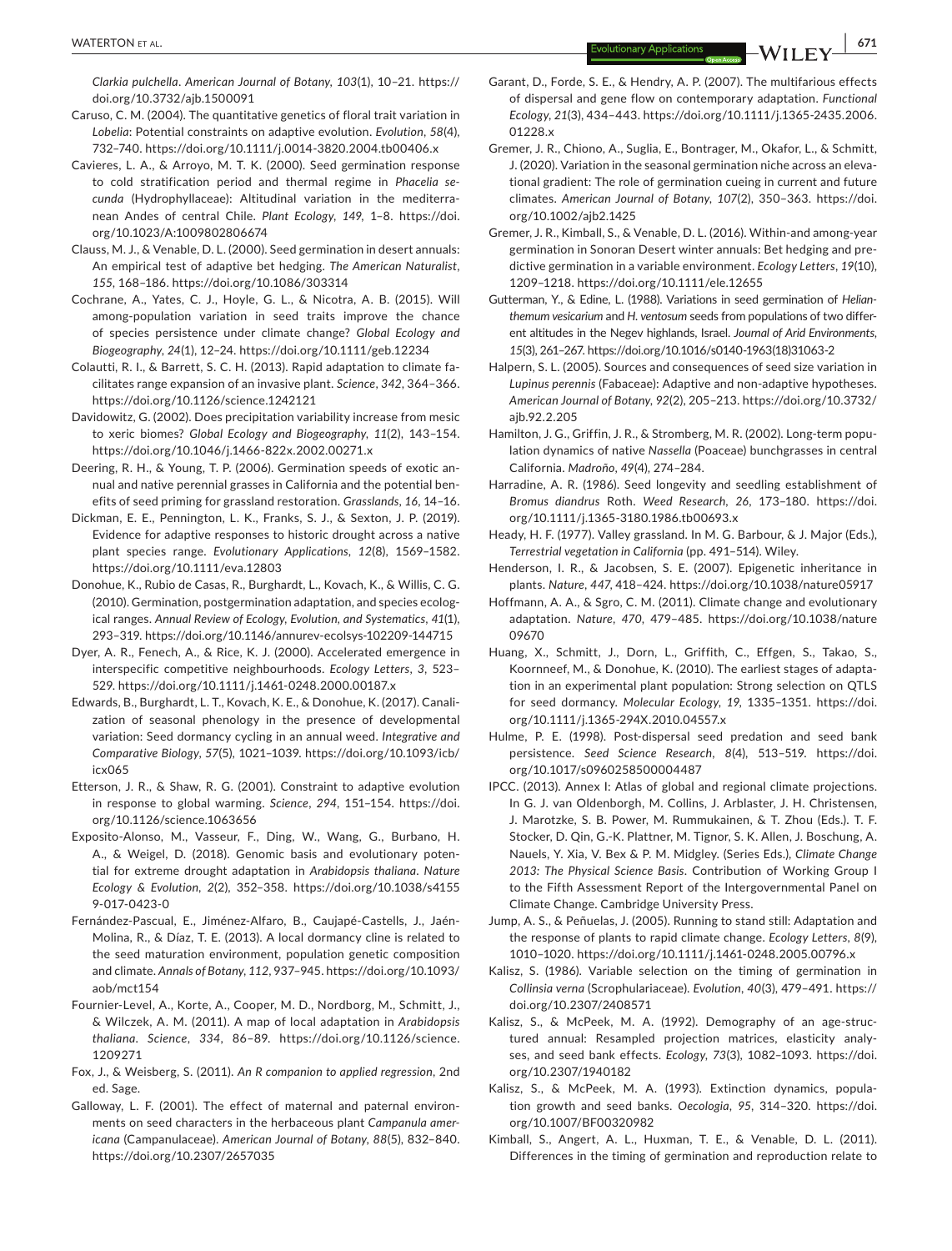**672 |**  WATERTON et al.

growth physiology and population dynamics of Sonoran Desert winter annuals. *American Journal of Botany*, *98*(11), 1773–1781. [https://](https://doi.org/10.3732/ajb.1100034) [doi.org/10.3732/ajb.1100034](https://doi.org/10.3732/ajb.1100034)

- Kleemann, S. G. L., & Gill, G. S. (2013). Seed dormancy and seedling emergence in ripgut brome (*Bromus diandrus*) populations in Southern Australia. *Weed Science*, *61*(2), 222–229. [https://doi.org/10.1614/](https://doi.org/10.1614/ws-d-12-00083.1) [ws-d-12-00083.1](https://doi.org/10.1614/ws-d-12-00083.1)
- Knapp, E. E., & Rice, K. J. (1998). Comparison of isozymes and quantitative traits for evaluating patterns of genetic variation in purple needlegrass (*Nassella pulchra*). *Conservation Biology*, *12*(5), 1031–1041. <https://doi.org/10.1046/j.1523-1739.1998.97123.x>
- Kon, K. F., & Blacklow, W. M. (1990). Polymorphism, outcrossing and polyploidy in *Bromus diandrus* and *B. rigidus*. *Australian Journal of Botany*, *38*(6), 609–618. <https://doi.org/10.1071/BT9900609>
- Larios, L., Búrquez, A., Becerra, J. X., & Venable, D. L. (2014). Natural selection on seed size through the life cycle of a desert annual plant. *Ecology*, *95*(11), 3213–3220.<https://doi.org/10.1890/13-1965.1>
- Larson, S. R., Cartier, E., McCracken, C. L., & Dyer, D. (2001). Mode of reproduction and amplified fragment length polymorphism variation in purple needlegrass (*Nassella pulchra*): Utilization of natural germplasm sources. *Molecular Ecology*, *10*, 1165–1177. [https://doi.](https://doi.org/10.1046/j.1365-294X.2001.01267.x) [org/10.1046/j.1365-294X.2001.01267.x](https://doi.org/10.1046/j.1365-294X.2001.01267.x)
- Long, R. L., Gorecki, M. J., Renton, M., Scott, J. K., Colville, L., Goggin, D. E., Commander, L. E., Westcott, D. A., Cherry, H., & Finch-Savage, W. E. (2015). The ecophysiology of seed persistence: A mechanistic view of the journey to germination or demise. *Biological Reviews*, *90*, 31–59. <https://doi.org/10.1111/brv.12095>
- Maharjan, R., Nilsson, S., Sung, J., Haynes, K., Beardmore, R. E., Hurst, L. D., Ferenci, T., & Gudelj, I. (2013). The form of a trade-off determines the response to competition. *Ecology Letters*, *16*(10), 1267–1276. <https://doi.org/10.1111/ele.12159>
- Malmström, V. H. (1969). A new approach to the classification of climate. *Journal of Geography*, *68*(6), 351–357. [https://doi.org/10.1080/00221](https://doi.org/10.1080/00221346908981131) [346908981131](https://doi.org/10.1080/00221346908981131)
- Marañón, T., & Bartolome, J. W. (1989). Seed and seedling populations in two contrasted communities: Open grassland and oak (*Quercus agrifolia*) understory in California. *Acta Oecologica, Oecologica Plantarum*, *10*(2), 147–158.
- Mazer, S. J., Park, I. M., Kimura, M., Maul, E. M., Yim, A. M., Peach, K., & Bonser, S. (2020). Mating system and historical climate conditions affect population mean seed mass: Evidence for adaptation and a new component of the selfing syndrome in *Clarkia*. *Journal of Ecology*, *108*(4), 1523–1539.<https://doi.org/10.1111/1365-2745.13338>
- Metz, J., Lampei, C., Bäumler, L., Bocherens, H., Dittberner, H., Henneberg, L., Meaux, J., & Tielbörger, K. (2020). Rapid adaptive evolution to drought in a subset of plant traits in a large-scale climate change experiment. *Ecology Letters*, *23*(11), 1643–1653. [https://doi.](https://doi.org/10.1111/ele.13596) [org/10.1111/ele.13596](https://doi.org/10.1111/ele.13596)
- Metz, J., Liancourt, P., Kigel, J., Harel, D., Sternberg, M., & Tielbörger, K. (2010). Plant survival in relation to seed size along environmental gradients: A long-term study from semi-arid and Mediterranean annual plant communities. *Journal of Ecology*, *98*(3), 697–704. [https://](https://doi.org/10.1111/j.1365-2745.2010.01652.x) [doi.org/10.1111/j.1365-2745.2010.01652.x](https://doi.org/10.1111/j.1365-2745.2010.01652.x)
- Meyer, S. E., & Monsen, S. B. (1991). Habitat-correlated variation in mountain big sagebrush (*Artemisia tridentata* ssp. *vaseyana*) seed germination patterns. *Ecology*, *72*(2), 739–742. [https://doi.org/10.2307/](https://doi.org/10.2307/2937214) [2937214](https://doi.org/10.2307/2937214)
- Mordecai, E. A. (2012). Soil moisture and fungi affect seed survival in California grassland annual plants. *PLoS One*, *7*(6), e39083. [https://](https://doi.org/10.1371/journal.pone.0039083) [doi.org/10.1371/journal.pone.0039083](https://doi.org/10.1371/journal.pone.0039083)
- Munson, S. M., & Sher, A. A. (2015). Long-term shifts in the phenology of rare and endemic Rocky Mountain plants. *American Journal of Botany*, *102*(8), 1268–1276. <https://doi.org/10.3732/ajb.1500156>
- Petrů, M., & Tielbörger, K. (2008). Germination behaviour of annual plants under changing climatic conditions: Separating local and

regional environmental effects. *Oecologia*, *155*(4), 717–728. [https://](https://doi.org/10.1007/s00442-007-0955-0) [doi.org/10.1007/s00442-007-0955-0](https://doi.org/10.1007/s00442-007-0955-0)

- Philippi, T. (1993). Bet-hedging germination of desert annuals: Beyond the first year. *The American Naturalist*, *142*(3), 474–487. [https://doi.](https://doi.org/10.1086/285550) [org/10.1086/285550](https://doi.org/10.1086/285550)
- Pinheiro, J., Bates, D., DebRoy, S., Sarkar, D., & R Core Team. (2019). *nlme: Linear and nonlinear mixed effects models*. R package version 3.1-140. Retrieved from [https://cran.r-project.org/package](https://cran.r-project.org/package=nlme)=nlme
- Platenkamp, G. A., & Shaw, R. G. (1993). Environmental and genetic maternal effects on seed characters in *Nemophila menziesii*. *Evolution*, *47*(2), 540–555.<https://doi.org/10.1111/j.1558-5646.1993.tb02112.x>
- Pratt, J. D., & Mooney, K. A. (2013). Clinal adaptation and adaptive plasticity in *Artemisia californica*: Implications for the response of a foundation species to predicted climate change. *Global Change Biology*, *19*(8), 2454–2466. <https://doi.org/10.1111/gcb.12199>
- R Core Team. (2019). *R: A language and environment for statistical computing*. Vienna, Austria: R Foundation for Statistical Computing. Retrieved from<https://www.r-project.org/>
- Rees, M. (1994). Delayed germination of seeds: A look at the effects of adult longevity, the timing of reproduction, and population age/ stage structure. *The American Naturalist*, *144*(1), 43–64. [https://doi.](https://doi.org/10.1086/285660) [org/10.1086/285660](https://doi.org/10.1086/285660)
- Rees, M., Childs, D. Z., Metcalf, C. J., Rose, K. E., Sheppard, A. W., & Grubb, P. J. (2006). Seed dormancy and delayed flowering in monocarpic plants: Selective interactions in a stochastic environment. *The American Naturalist*, *168*(2), E53–E71. [https://doi.](https://doi.org/10.1086/505762) [org/10.1086/505762](https://doi.org/10.1086/505762)
- Rizopoulos, D. (2019). *GLMMadaptive: Generalized linear mixed models using adaptive gaussian quadrature*. R package version 0.6-0. Retrieved from [https://cran.r-project.org/package](https://cran.r-project.org/package=GLMMadaptive)=GLMMadaptive
- Roff, D. A., & Fairbairn, D. J. (2007). The evolution of trade-offs: Where are we? *Journal of Evolutionary Biology*, *20*(2), 433–447. [https://doi.](https://doi.org/10.1111/j.1420-9101.2006.01255.x) [org/10.1111/j.1420-9101.2006.01255.x](https://doi.org/10.1111/j.1420-9101.2006.01255.x)
- Roocks, P. (2016). Computing Pareto frontiers and database preferences with the rPref package. *The R Journal*, *8*(2), 393–404. [https://doi.](https://doi.org/10.32614/RJ-2016-054) [org/10.32614/RJ-2016-054](https://doi.org/10.32614/RJ-2016-054)
- Saatkamp, A., Affre, L., Dutoit, T., & Poschlod, P. (2011). Germination traits explain soil seed persistence across species: The case of Mediterranean annual plants in cereal fields. *Annals of Botany*, *107*(3), 415–426. <https://doi.org/10.1093/aob/mcq255>
- Seager, R., Ting, M., Held, I., Kushnir, Y., Lu, J., Vecchi, G., Huang, H.-P., Harnik, N., Leetmaa, A., Lau, N.-C., Li, C., Velez, J., & Naik, N. (2007). Model projections of an imminent transition to a more arid climate in southwestern North America. *Science*, *316*, 1181–1184. [https://doi.](https://doi.org/10.1126/science.1139601) [org/10.1126/science.1139601](https://doi.org/10.1126/science.1139601)
- Sexton, J. P., Strauss, S. Y., & Rice, K. J. (2011). Gene flow increases fitness at the warm edge of a species' range. *Proceedings of the National Academy of Sciences USA*, *108*(28), 11704–11709. [https://doi.](https://doi.org/10.1073/pnas.1100404108) [org/10.1073/pnas.1100404108](https://doi.org/10.1073/pnas.1100404108)
- Sheftel, H., Shoval, O., Mayo, A., & Alon, U. (2013). The geometry of the Pareto front in biological phenotype space. *Ecology and Evolution*, *3*(6), 1471–1483.<https://doi.org/10.1002/ece3.528>
- Shoval, O., Sheftel, H., Shinar, G., Hart, Y., Ramote, O., Mayo, A., Dekel, E., Kavanagh, K., & Alon, U. (2012). Evolutionary trade-offs, Pareto optimality, and the geometry of phenotype space. *Science*, *336*, 1157–1160.<https://doi.org/10.1126/science.1217405>
- Simons, A. M., & Johnston, M. O. (2006). Environmental and genetic sources of diversification in the timing of seed germination: Implications for the evolution of bet hedging. *Evolution*, *60*(11), 2280–2292. <https://doi.org/10.1111/j.0014-3820.2006.tb01865.x>
- Skálová, H., Moravcová, L., & Pyšek, P. (2011). Germination dynamics and seedling frost resistance of invasive and native *Impatiens* species reflect local climatic conditions. *Perspectives in Plant Ecology, Evolution and Systematics*, *13*(3), 173–180. [https://doi.org/10.1016/j.](https://doi.org/10.1016/j.ppees.2011.03.005) [ppees.2011.03.005](https://doi.org/10.1016/j.ppees.2011.03.005)